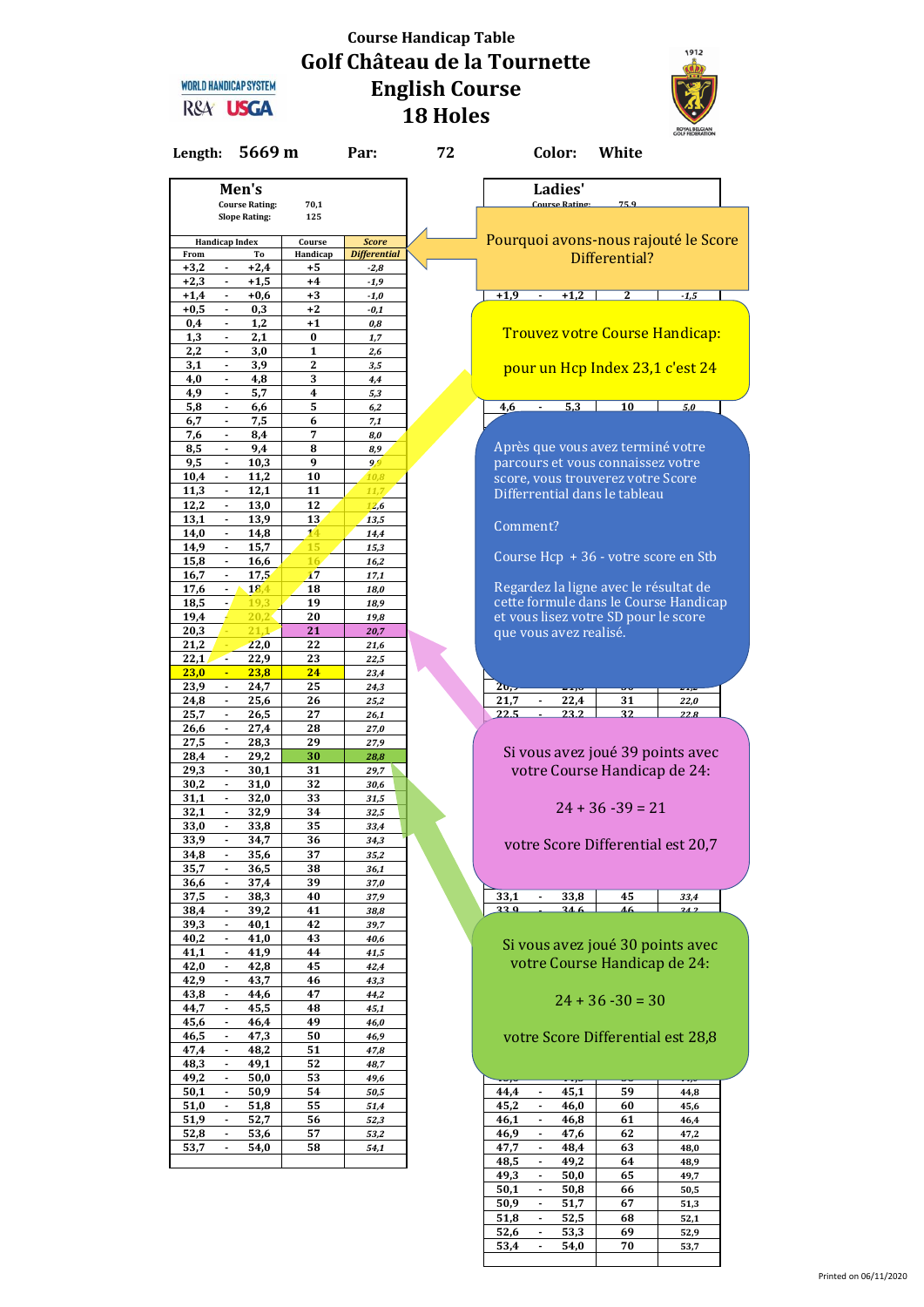

**Length: 6120 M Par: 72 Tee: White**

|        |                             | Men's                 |          |                     |
|--------|-----------------------------|-----------------------|----------|---------------------|
|        |                             | <b>Course Rating:</b> | 72,9     |                     |
|        |                             | <b>Slope Rating:</b>  | 131      |                     |
|        |                             | <b>Handicap Index</b> | Course   | <b>Score</b>        |
| From   |                             | To                    | Handicap | <b>Differential</b> |
| $+3,7$ | $\blacksquare$              | $+3,0$                | +3       | $-3,4$              |
| $+2,9$ |                             | $+2,1$                | $+2$     | -2,5                |
| $+2,0$ | $\blacksquare$              | $+1,3$                | +1       | $-1,6$              |
| $+1,2$ | ٠                           | $+0,4$                | 0        | $-0,8$              |
|        | $\blacksquare$              | 0,5                   | 1        |                     |
| $+0,3$ |                             |                       |          | 0,1                 |
| 0,6    | $\blacksquare$              | 1,3                   | 2        | 0,9                 |
| 1,4    | $\overline{\phantom{a}}$    | 2,2                   | 3        | 1,8                 |
| 2,3    | $\blacksquare$              | 3,1                   | 4        | 2,7                 |
| 3,2    | ٠                           | 3,9                   | 5        | 3,5                 |
| 4,0    | $\blacksquare$              | 4,8                   | 6        | 4,4                 |
| 4,9    | $\blacksquare$              | 5,6                   | 7        | 5,3                 |
|        |                             |                       |          |                     |
| 5,7    | $\overline{\phantom{a}}$    | 6,5                   | 8        | 6,1                 |
| 6,6    | ٠                           | 7,4                   | 9        | 7,0                 |
| 7,5    | ٠                           | 8,2                   | 10       | 7,8                 |
| 8,3    | $\mathcal{L}_{\mathcal{A}}$ | 9,1                   | 11       | 8,7                 |
| 9,2    | $\blacksquare$              | 10,0                  | 12       | 9,6                 |
| 10,1   | $\overline{\phantom{a}}$    | 10,8                  | 13       | 10,4                |
| 10,9   |                             | 11,7                  | 14       |                     |
|        | $\blacksquare$              |                       |          | 11,3                |
| 11,8   | ٠                           | 12,5                  | 15       | 12,2                |
| 12,6   | ÷.                          | 13,4                  | 16       | 13,0                |
| 13,5   | $\blacksquare$              | 14,3                  | 17       | 13,9                |
| 14,4   | $\overline{\phantom{a}}$    | 15,1                  | 18       | 14,8                |
| 15,2   | $\blacksquare$              | 16,0                  | 19       | 15,6                |
| 16,1   | ٠                           | 16,9                  | 20       | 16,5                |
|        | ÷.                          |                       |          |                     |
| 17,0   |                             | 17,7                  | 21       | 17,3                |
| 17,8   | $\blacksquare$              | 18,6                  | 22       | 18,2                |
| 18,7   | $\overline{\phantom{a}}$    | 19,4                  | 23       | 19,1                |
| 19,5   | $\blacksquare$              | 20,3                  | 24       | 19,9                |
| 20,4   | ٠                           | 21,2                  | 25       | 20,8                |
| 21,3   | $\blacksquare$              | 22,0                  | 26       | 21,7                |
|        | $\blacksquare$              |                       | 27       |                     |
| 22,1   |                             | 22,9                  |          | 22,5                |
| 23,0   | $\overline{\phantom{a}}$    | 23,8                  | 28       | 23,4                |
| 23,9   | $\overline{\phantom{a}}$    | 24,6                  | 29       | 24,2                |
| 24,7   | ٠                           | 25,5                  | 30       | 25,1                |
| 25,6   | $\blacksquare$              | 26,3                  | 31       | 26,0                |
| 26,4   | $\blacksquare$              | 27,2                  | 32       | 26,8                |
| 27,3   | $\overline{\phantom{a}}$    | 28,1                  | 33       |                     |
|        |                             |                       |          | 27,7                |
| 28,2   | $\blacksquare$              | 28,9                  | 34       | 28,6                |
| 29,0   | ٠                           | 29,8                  | 35       | 29,4                |
| 29,9   | $\blacksquare$              | 30,7                  | 36       | 30,3                |
| 30,8   | $\overline{\phantom{a}}$    | 31,5                  | 37       | 31,1                |
| 31,6   | $\blacksquare$              | 32,4                  | 38       | 32,0                |
| 32,5   |                             |                       |          |                     |
|        | $\blacksquare$              | 33,2                  | 39       | 32,9                |
| 33,3   | ٠                           | 34,1                  | 40       | 33,7                |
| 34,2   | $\mathbb{Z}^{\times}$       | 35,0                  | 41       | 34,6                |
| 35,1   | $\blacksquare$              | 35,8                  | 42       | 35,5                |
| 35,9   | $\overline{\phantom{a}}$    | 36,7                  | 43       | 36,3                |
| 36,8   | $\blacksquare$              | 37,6                  | 44       | 37,2                |
|        |                             |                       |          |                     |
| 37,7   | ٠                           | 38,4                  | 45       | 38,0                |
| 38,5   | $\blacksquare$              | 39,3                  | 46       | 38,9                |
| 39,4   | $\blacksquare$              | 40,1                  | 47       | 39,8                |
| 40,2   | ٠                           | 41,0                  | 48       | 40,6                |
| 41,1   | $\blacksquare$              | 41,9                  | 49       | 41,5                |
|        |                             |                       |          |                     |
| 42,0   | ٠                           | 42,7                  | 50       | 42,4                |
| 42,8   | $\mathbb{Z}^{\times}$       | 43,6                  | 51       | 43,2                |
| 43,7   | $\blacksquare$              | 44,5                  | 52       | 44,1                |
| 44,6   | ٠                           | 45,3                  | 53       | 44,9                |
| 45,4   | $\blacksquare$              | 46,2                  | 54       | 45,8                |
|        |                             |                       |          |                     |
| 46,3   | ٠                           | 47,0                  | 55       | 46,7                |
| 47,1   | $\mathbb{Z}^{\times}$       | 47,9                  | 56       | 47,5                |
| 48,0   | $\blacksquare$              | 48,8                  | 57       | 48,4                |
| 48,9   | $\overline{\phantom{a}}$    | 49,6                  | 58       | 49,3                |
|        |                             | 50,5                  | 59       |                     |
| 49,7   | $\blacksquare$              |                       |          | 50,1                |
| 50,6   | ٠                           | 51,4                  | 60       | $51,0$              |
| 51,5   | $\mathcal{L}_{\mathcal{A}}$ | 52,2                  | 61       | 51,8                |
| 52,3   | $\blacksquare$              | 53,1                  | 62       | 52,7                |
| 53,2   | ٠                           | 53,9                  | 63       | 53,6                |
|        | $\blacksquare$              | 54,0                  | 64       |                     |
| 54,0   |                             |                       |          | 54,4                |

|             | Men's<br><b>Course Rating:</b><br><b>Slope Rating:</b> | 72,9<br>131             |              |
|-------------|--------------------------------------------------------|-------------------------|--------------|
|             | <b>Handicap Index</b>                                  | Course                  | <b>Score</b> |
| From        | To                                                     | Handicap                | Differential |
| +3,7        | $\overline{\phantom{a}}$<br>$+3,0$                     | +3                      | $-3,4$       |
| +2,9        | $+2,1$<br>٠                                            | $+2$                    | $-2,5$       |
| +2,0        | $+1,3$<br>$\blacksquare$                               | $+1$                    | $-1,6$       |
| +1,2        | $+0,4$<br>$\blacksquare$                               | 0                       | $-0,8$       |
|             |                                                        |                         |              |
| +0,3        | 0,5<br>$\overline{\phantom{a}}$                        | 1                       | 0,1          |
| 0,6         | 1,3<br>$\blacksquare$                                  | $\boldsymbol{2}$        | 0,9          |
| 1,4         | 2,2<br>٠                                               | 3                       | 1,8          |
| 2,3         | 3,1<br>$\overline{\phantom{a}}$                        | 4                       | 2,7          |
| 3,2         | 3,9<br>$\blacksquare$                                  | 5                       | 3,5          |
| 4,0         | 4,8<br>$\overline{\phantom{a}}$                        | 6                       | 4,4          |
| 4,9         | $\blacksquare$<br>5,6                                  | $\overline{\mathbf{7}}$ | 5,3          |
| 5,7         | 6,5<br>٠                                               | 8                       | 6,1          |
|             |                                                        |                         |              |
| 6,6         | 7,4<br>$\blacksquare$                                  | 9                       | 7,0          |
| 7,5         | $\overline{\phantom{a}}$<br>8,2                        | 10                      | 7,8          |
| 8,3         | 9,1<br>٠                                               | 11                      | 8,7          |
| 9,2         | $\blacksquare$<br>10,0                                 | 12                      | 9,6          |
| 10,1        | 10,8<br>٠                                              | 13                      | 10,4         |
| 10,9        | 11,7<br>$\blacksquare$                                 | 14                      | 11,3         |
| 11,8        | 12,5<br>$\blacksquare$                                 | 15                      | 12,2         |
|             |                                                        |                         |              |
| 12,6        | 13,4<br>٠                                              | 16                      | 13,0         |
| 13,5        | $\blacksquare$<br>14,3                                 | 17                      | 13,9         |
| 14,4        | 15,1<br>٠                                              | 18                      | 14,8         |
| 15,2        | 16,0<br>$\blacksquare$                                 | 19                      | 15,6         |
| 16,1        | 16,9<br>$\blacksquare$                                 | 20                      | 16,5         |
| 17,0        | 17,7<br>٠                                              | 21                      | 17,3         |
| 17,8        | $\blacksquare$<br>18,6                                 | 22                      | 18,2         |
|             |                                                        |                         |              |
| 18,7        | 19,4<br>٠                                              | 23                      | 19,1         |
| 19,5        | 20,3<br>$\blacksquare$                                 | 24                      | 19,9         |
| 20,4        | 21,2<br>$\blacksquare$                                 | 25                      | 20,8         |
| 21,3        | 22,0<br>٠                                              | 26                      | 21,7         |
| 22,1        | 22,9<br>$\blacksquare$                                 | 27                      | 22,5         |
| 23,0        | 23,8<br>٠                                              | 28                      | 23,4         |
| 23,9        | $\blacksquare$                                         |                         |              |
|             | 24,6                                                   | 29                      | 24,2         |
| 24,7        | 25,5<br>٠                                              | 30                      | 25,1         |
| 25,6        | 26,3<br>٠                                              | 31                      | 26,0         |
| 26,4        | 27,2<br>$\blacksquare$                                 | 32                      | 26,8         |
| 27,3        | 28,1<br>٠                                              | 33                      | 27,7         |
| 28,2        | 28,9<br>٠                                              | 34                      | 28,6         |
| 29,0        | 29,8<br>$\blacksquare$                                 | 35                      | 29,4         |
|             |                                                        |                         |              |
| 29,9        | 30,7<br>$\blacksquare$                                 | 36                      | 30,3         |
| <u>30,8</u> | 31,5                                                   | 37                      | 31,1         |
| 31,6        | 32,4<br>$\sim$                                         | 38                      | 32,0         |
| 32,5        | 33,2<br>$\overline{\phantom{a}}$                       | 39                      | 32,9         |
| 33,3        | 34,1<br>$\sim$                                         | 40                      | 33,7         |
| 34,2        | 35,0<br>٠                                              | 41                      | 34,6         |
|             |                                                        |                         |              |
| 35,1        | 35,8<br>$\blacksquare$                                 | 42                      | 35,5         |
| 35,9        | 36,7<br>٠                                              | 43                      | 36,3         |
| 36,8        | 37,6<br>$\overline{\phantom{a}}$                       | 44                      | 37,2         |
| 37,7        | 38,4<br>٠                                              | 45                      | 38,0         |
| 38,5        | 39,3<br>٠                                              | 46                      | 38,9         |
| 39,4        | 40,1<br>$\blacksquare$                                 | 47                      | 39,8         |
| 40,2        | 41,0<br>٠                                              | 48                      | 40,6         |
|             | $\blacksquare$                                         | 49                      |              |
| 41,1        | 41,9                                                   |                         | 41,5         |
| 42,0        | 42,7<br>$\sim$                                         | 50                      | 42,4         |
| 42,8        | 43,6<br>٠                                              | 51                      | 43,2         |
| 43,7        | 44,5<br>$\blacksquare$                                 | 52                      | 44,1         |
| 44,6        | 45,3<br>٠                                              | 53                      | 44,9         |
| 45,4        | 46,2<br>$\blacksquare$                                 | 54                      | 45,8         |
| 46,3        | 47,0<br>٠                                              | 55                      | 46,7         |
|             |                                                        |                         |              |
| 47,1        | 47,9<br>٠                                              | 56                      | 47,5         |
| 48,0        | 48,8<br>٠                                              | 57                      | 48,4         |
| 48,9        | 49,6<br>٠                                              | 58                      | 49,3         |
| 49,7        | 50,5<br>$\blacksquare$                                 | 59                      | 50,1         |
| 50,6        | 51,4<br>٠                                              | 60                      | 51,0         |
| 51,5        | 52,2<br>٠                                              | 61                      | 51,8         |
|             |                                                        |                         |              |
| 52,3        | 53,1<br>$\blacksquare$                                 | 62                      | 52,7         |
| 53,2        | 53,9<br>$\sim$                                         | 63                      | 53,6         |
| 54,0        | 54,0<br>$\blacksquare$                                 | 64                      | 54,4         |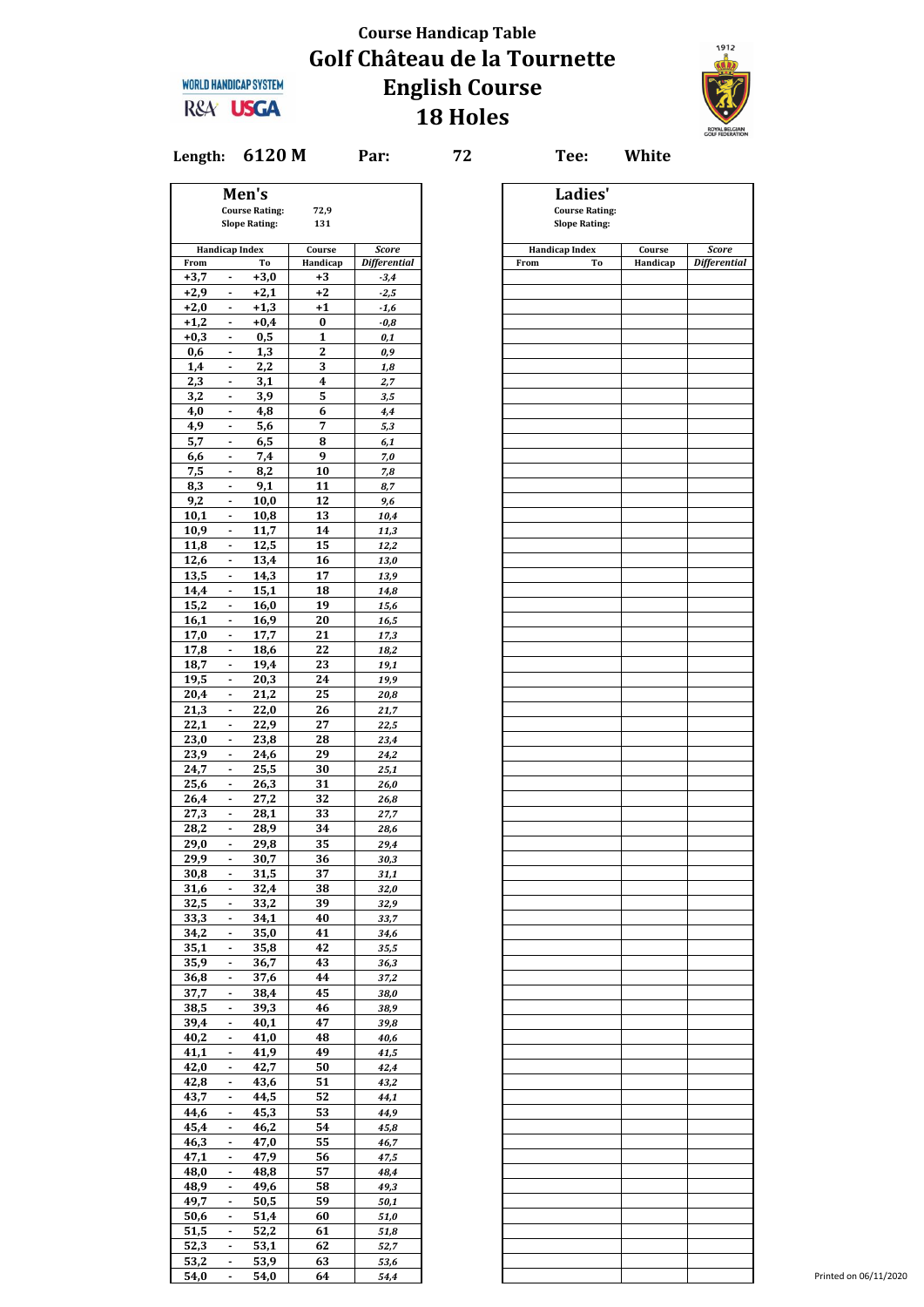

**Length: 5753 M Par: 72 Tee: Yellow**

|                                    |                       |          |                     | Ladies'                                                |                 |
|------------------------------------|-----------------------|----------|---------------------|--------------------------------------------------------|-----------------|
| Men's                              |                       |          |                     |                                                        |                 |
|                                    | <b>Course Rating:</b> | 70,4     |                     | <b>Course Rating:</b><br>76,8                          |                 |
|                                    | <b>Slope Rating:</b>  | 125      |                     | 136<br><b>Slope Rating:</b>                            |                 |
|                                    |                       |          |                     |                                                        |                 |
| <b>Handicap Index</b>              |                       | Course   | Score               | <b>Handicap Index</b><br>Course                        |                 |
| From                               | To                    | Handicap | <b>Differential</b> | Handicap<br>From<br>To                                 | <b>Differer</b> |
| $+3,5$<br>$\overline{\phantom{a}}$ | $+2,7$                | $+5$     | $-3,1$              | $+2,8$<br>$+3,5$<br>1<br>$\overline{a}$                |                 |
| $+2,6$<br>$\overline{\phantom{a}}$ | $+1,8$                | $+4$     | $-2,2$              | $\boldsymbol{2}$<br>$+2,7$<br>$+2,0$<br>$\blacksquare$ |                 |
| $+1,7$                             | +0,9                  | $+3$     | $-1,3$              | 3<br>$+1,1$<br>+1,9                                    |                 |
| $+0,8$<br>٠                        | 0,0                   | $+2$     | $-0,4$              | 4<br>$+1,0$<br>$+0,3$<br>$\blacksquare$                |                 |
| 0,1<br>٠                           | 0,9                   | $+1$     | 0,5                 | 5<br>$+0,2$<br>0,5<br>۰                                |                 |
| 1,0<br>$\blacksquare$              | 1,8                   | 0        | 1,4                 | 6<br>0,6<br>$\blacksquare$<br>1,4                      |                 |
|                                    |                       |          |                     |                                                        |                 |
| 1,9<br>٠                           | 2,8                   | 1        | 2,4                 | 2,2<br>7<br>1,5<br>٠                                   |                 |
| 2,9<br>$\blacksquare$              | 3,7                   | 2        | 3,3                 | 8<br>2,3<br>$\blacksquare$<br>3,0                      |                 |
| 3,8<br>$\overline{\phantom{a}}$    | 4,6                   | 3        | 4,2                 | 9<br>3,1<br>3,9<br>$\overline{\phantom{a}}$            |                 |
| 4,7                                | 5,5                   | 4        | 5,1                 | 4,7<br>10<br>4,0<br>ä,                                 |                 |
| 5,6<br>$\overline{\phantom{a}}$    | 6,4                   | 5        | 6,0                 | 5,5<br>11<br>4,8<br>$\blacksquare$                     |                 |
| 6,5<br>٠                           | 7,3                   | 6        | 6,9                 | 12<br>5,6<br>6,3<br>٠                                  |                 |
| 7,4<br>٠                           | 8,2                   | 7        | 7,8                 | 7,2<br>13<br>6,4<br>$\blacksquare$                     |                 |
| 8,3<br>٠                           | 9,1                   | 8        | 8,7                 | 8,0<br>14<br>7,3<br>۰                                  |                 |
| $\blacksquare$                     |                       | 9        |                     | $\blacksquare$                                         |                 |
| 9,2                                | 10,0                  |          | 9,6                 | 15<br>8,1<br>8,8                                       |                 |
| 10,1<br>٠                          | 10,9                  | 10       | 10,5                | 9,7<br>8,9<br>٠<br>16                                  |                 |
| 11,0<br>$\blacksquare$             | 11,8                  | 11       | 11,4                | 9,8<br>$\blacksquare$<br>10,5<br>17                    |                 |
| 11,9<br>$\overline{\phantom{a}}$   | 12,7                  | 12       | 12,3                | 10,6<br>11,3<br>18<br>$\overline{\phantom{a}}$         |                 |
| 12,8                               | 13,6                  | 13       | 13,2                | 12,2<br>19<br>11,4<br>$\blacksquare$                   |                 |
| 13,7<br>٠                          | 14,5                  | 14       | 14,1                | 12,3<br>13,0<br>20<br>$\overline{\phantom{a}}$         |                 |
| 14,6<br>$\blacksquare$             | 15,4                  | 15       | 15,0                | 13,1<br>13,8<br>21<br>٠                                |                 |
| 15,5<br>$\blacksquare$             | 16,3                  | 16       | 15,9                | 14,7<br>22<br>13.9<br>$\blacksquare$                   |                 |
| 16,4<br>$\blacksquare$             | 17,2                  | 17       | 16,8                | 15,5<br>23<br>14,8<br>$\blacksquare$                   |                 |
| ä,                                 |                       | 18       |                     | ÷.<br>24                                               |                 |
| 17,3                               | 18,1                  |          | 17,7                | 15,6<br>16,3                                           |                 |
| 18,2<br>$\blacksquare$             | 19,0                  | 19       | 18,6                | 17,1<br>25<br>16,4<br>$\blacksquare$                   |                 |
| 19,1<br>$\overline{\phantom{a}}$   | 19,9                  | 20       | 19,5                | 26<br>17,2<br>$\blacksquare$<br>18,0                   |                 |
| 20,0<br>$\overline{\phantom{a}}$   | 20,8                  | 21       | 20,4                | 18,8<br>27<br>18,1<br>$\blacksquare$                   |                 |
| 20,9                               | 21,7                  | 22       | 21,3                | 19,6<br>28<br>18,9                                     |                 |
| 21,8<br>٠                          | 22,6                  | 23       | 22,2                | 19,7<br>20,5<br>29<br>$\overline{\phantom{a}}$         |                 |
| 22,7<br>$\overline{\phantom{a}}$   | 23,5                  | 24       | 23,1                | 20,6<br>21,3<br>30<br>٠                                |                 |
| 23,6<br>$\blacksquare$             | 24,4                  | 25       | 24,0                | 31<br>$\blacksquare$<br>22,1<br>21,4                   |                 |
| 24,5<br>٠                          | 25,4                  | 26       | 25,0                | 22,2<br>23,0<br>32<br>٠                                |                 |
| $\blacksquare$                     |                       |          |                     | $\blacksquare$                                         |                 |
| 25,5                               | 26,3                  | 27       | 25,9                | 33<br>23,8<br>23,1                                     |                 |
| 26,4<br>$\overline{\phantom{a}}$   | 27,2                  | 28       | 26,8                | 23,9<br>24,6<br>34<br>$\overline{\phantom{a}}$         |                 |
| 27,3                               | 28,1                  | 29       | 27,7                | 35<br>24,7<br>25,5<br>$\blacksquare$                   |                 |
| 28,2<br>٠                          | 29,0                  | 30       | 28,6                | 25,6<br>26,3<br>36<br>$\overline{\phantom{a}}$         |                 |
| 29,1<br>٠                          | 29,9                  | 31       | 29,5                | 26,4<br>27,1<br>37<br>٠                                |                 |
| 30,0<br>$\blacksquare$             | 30,8                  | 32       | 30,4                | 38<br>27,2<br>28,0<br>$\blacksquare$                   |                 |
| 30,9<br>$\blacksquare$             | 31,7                  | 33       | 31,3                | 28,1<br>39<br>28,8<br>$\overline{\phantom{a}}$         |                 |
| $\mathbf{r}$<br>31,8               | 32,6                  | 34       | 32,2                | $\blacksquare$<br>40<br>29,6<br>28,9                   |                 |
| $\blacksquare$                     | 33,5                  |          |                     | $\blacksquare$                                         |                 |
| 32,7                               |                       | 35       | 33,1                | 29,7<br>30,4<br>41                                     |                 |
| 33,6                               | 34,4                  | 36       | 34,0                | 42<br>30,5<br>31,3                                     |                 |
| 34,5<br>$\sim$                     | 35,3                  | 37       | 34,9                | 31,4<br>32,1<br>43<br>$\sim$                           |                 |
| 35,4                               | 36,2                  | 38       | 35,8                | 32,9<br>32,2<br>44<br>$\blacksquare$                   |                 |
| 36,3<br>$\sim$                     | 37,1                  | 39       | 36,7                | 33,0<br>33,8<br>45<br>$\blacksquare$                   |                 |
| 37,2<br>٠.                         | 38,0                  | 40       | 37,6                | 33,9<br>34,6<br>46                                     |                 |
| 38.1<br>$\sim$                     | 38,9                  | 41       | 38,5                | 47<br>34.7<br>35,4<br>$\sim$                           |                 |
| 39,0<br>$\blacksquare$             | 39,8                  | 42       | 39,4                | 35,5<br>48<br>36,3<br>$\sim$                           |                 |
| 39,9<br>$\overline{\phantom{a}}$   | 40,7                  | 43       | 40,3                | 49<br>36,4<br>37,1<br>$\blacksquare$                   |                 |
| 40,8<br>$\sim$                     | 41,6                  | 44       | 41,2                | 37,2<br>37,9<br>50<br>$\sim$                           |                 |
| 41,7<br>$\sim$                     | 42,5                  | 45       | 42,1                | 51<br>38,0<br>38,8<br>$\sim$                           |                 |
|                                    |                       |          |                     |                                                        |                 |
| 42,6<br>$\overline{\phantom{a}}$   | 43,4                  | 46       | 43,0                | 39,6<br>52<br>38,9<br>٠                                |                 |
| 43,5                               | 44,3                  | 47       | 43,9                | 53<br>39,7<br>40,4<br>$\blacksquare$                   |                 |
| 44,4<br>$\blacksquare$             | 45,2                  | 48       | 44,8                | 54<br>40,5<br>41,2<br>$\blacksquare$                   |                 |
| 45,3<br>٠                          | 46,1                  | 49       | 45,7                | 55<br>41,3<br>42,1                                     |                 |
| 46,2<br>$\sim$                     | 47,0                  | 50       | 46,6                | 42,9<br>56<br>42,2<br>$\sim$                           |                 |
| 47,1                               | 48,0                  | 51       | 47,6                | 43,0<br>43,7<br>57<br>$\blacksquare$                   |                 |
| 48,1<br>$\sim$                     | 48,9                  | 52       | 48,5                | 43,8<br>44,6<br>58<br>$\sim$                           |                 |
| 49,0<br>$\overline{\phantom{a}}$   | 49,8                  | 53       | 49,4                | 59<br>44,7<br>45,4<br>$\blacksquare$                   |                 |
|                                    |                       |          |                     |                                                        |                 |
| 49,9                               | 50,7                  | 54       | 50,3                | 45,5<br>46,2<br>60<br>$\blacksquare$                   |                 |
| 50,8<br>$\sim$                     | 51,6                  | 55       | 51,2                | 47,1<br>46,3<br>61<br>$\blacksquare$                   |                 |
| 51,7<br>٠                          | 52,5                  | 56       | 52,1                | 62<br>47,2<br>47,9                                     |                 |
| 52,6<br>$\sim$                     | 53,4                  | 57       | 53,0                | 48,7<br>63<br>48,0<br>$\sim$                           |                 |
| 53,5<br>$\sim$                     | 54,0                  | 58       | 53,9                | 49,6<br>48,8<br>64<br>$\sim$                           |                 |
|                                    |                       |          |                     | 49,7<br>65<br>50,4<br>$\blacksquare$                   |                 |
|                                    |                       |          |                     | 50,5<br>51,2<br>66<br>$\sim$                           |                 |
|                                    |                       |          |                     | 51,3<br>52,0<br>67<br>$\sim$                           |                 |
|                                    |                       |          |                     | 52,1<br>52,9<br>68<br>$\blacksquare$                   |                 |
|                                    |                       |          |                     |                                                        |                 |
|                                    |                       |          |                     | 53,0<br>53,7<br>69<br>$\blacksquare$                   |                 |
|                                    |                       |          |                     | 70<br>53.8<br>54.0<br>$\blacksquare$                   |                 |

|             | Men's                            |          |                     | Ladies'                                            |                     |
|-------------|----------------------------------|----------|---------------------|----------------------------------------------------|---------------------|
|             | <b>Course Rating:</b>            | 70,4     |                     | <b>Course Rating:</b><br>76,8                      |                     |
|             | <b>Slope Rating:</b>             | 125      |                     | 136<br><b>Slope Rating:</b>                        |                     |
|             |                                  |          |                     |                                                    |                     |
|             | <b>Handicap Index</b>            | Course   | <b>Score</b>        | <b>Handicap Index</b><br>Course                    | Score               |
| From        | To                               | Handicap | <b>Differential</b> | From<br>To<br>Handicap                             | <b>Differential</b> |
|             |                                  |          |                     |                                                    |                     |
| +3,5        | +2,7<br>٠                        | +5       | $-3,1$              | $+3,5$<br>+2,8<br>1                                | $-3,2$              |
| +2,6        | +1,8<br>٠                        | $+4$     | $-2,2$              | 2<br>+2,7<br>+2,0                                  | -2,3                |
| +1,7        | +0,9<br>۰                        | $+3$     | $-1,3$              | 3<br>+1,9<br>+1,1<br>$\blacksquare$                | $-1,5$              |
| +0,8        | 0,0<br>٠                         | $^{+2}$  | -0,4                | 4<br>$+1,0$<br>+0,3<br>٠                           | -0,7                |
|             | ٠                                |          |                     | 5<br>$+0,2$<br>$\overline{\phantom{a}}$            |                     |
| 0,1         | 0,9                              | $+1$     | 0,5                 | 0,5                                                | 0,2                 |
| 1,0         | ٠<br>1,8                         | 0        | 1,4                 | 6<br>0,6<br>$\blacksquare$<br>1,4                  | 1,0                 |
| 1,9         | ä,<br>2,8                        | 1        | 2,4                 | 7<br>1,5<br>2,2<br>ä,                              | 1,8                 |
| 2,9         | 3,7<br>٠                         | 2        | 3,3                 | 2,3<br>3,0<br>8<br>$\blacksquare$                  | 2,7                 |
| 3,8         | 4,6<br>$\blacksquare$            | 3        | 4,2                 | 9<br>3,9<br>3,1<br>$\blacksquare$                  | 3,5                 |
|             |                                  |          |                     |                                                    |                     |
| 4,7         | 5,5<br>٠                         | 4        | 5,1                 | 4,7<br>4,0<br>10<br>$\overline{\phantom{a}}$       | 4,3                 |
| 5,6         | ٠<br>6,4                         | 5        | 6,0                 | 4,8<br>5,5<br>11<br>$\blacksquare$                 | 5,2                 |
| 6,5         | 7,3<br>۰                         | 6        | 6,9                 | 12<br>5,6<br>6,3<br>$\overline{\phantom{a}}$       | 6,0                 |
| 7,4         | 8,2<br>٠                         | 7        | 7,8                 | 7,2<br>13<br>6,4<br>٠                              | 6,8                 |
| 8,3         | 9,1<br>٠                         | 8        | 8,7                 | 7,3<br>14<br>8,0<br>$\overline{\phantom{a}}$       | 7,6                 |
|             |                                  |          |                     |                                                    |                     |
| 9,2         | ٠<br>10,0                        | 9        | 9,6                 | 15<br>8,1<br>$\blacksquare$<br>8,8                 | 8,5                 |
| 10,1        | ä,<br>10,9                       | 10       | 10,5                | 8,9<br>9,7<br>ä,<br>16                             | 9,3                 |
| 11,0        | 11,8<br>$\blacksquare$           | 11       | 11,4                | 9,8<br>10,5<br>17<br>$\overline{\phantom{a}}$      | 10,1                |
| 11,9        | 12,7<br>٠                        | 12       | 12,3                | 18<br>10,6<br>11,3<br>$\blacksquare$               | 11,0                |
| 12,8        |                                  | 13       |                     | 19<br>12,2                                         |                     |
|             | 13,6<br>۰                        |          | 13,2                | 11,4<br>$\overline{\phantom{a}}$                   | 11,8                |
| 13,7        | 14,5<br>٠                        | 14       | 14,1                | 20<br>12,3<br>13,0                                 | 12,6                |
| 14,6        | 15,4<br>٠                        | 15       | 15,0                | 13,1<br>13,8<br>21<br>$\overline{\phantom{a}}$     | 13,5                |
| 15,5        | 16,3<br>٠                        | 16       | 15,9                | 13,9<br>22<br>14,7<br>$\blacksquare$               | 14,3                |
| 16,4        | $\blacksquare$<br>17,2           | 17       | 16,8                | 23<br>$\overline{\phantom{a}}$<br>15,5<br>14,8     | 15,1                |
|             |                                  |          |                     |                                                    |                     |
| 17,3        | 18,1<br>٠                        | 18       | 17,7                | 15,6<br>16,3<br>24                                 | 16,0                |
| 18,2        | $\overline{\phantom{a}}$<br>19,0 | 19       | 18,6                | 16,4<br>17,1<br>25<br>$\blacksquare$               | 16,8                |
| 19,1        | 19,9<br>۰                        | 20       | 19,5                | 17,2<br>26<br>18,0<br>$\blacksquare$               | 17,6                |
| 20,0        | 20,8<br>٠                        | 21       | 20,4                | 27<br>18,1<br>18,8<br>$\blacksquare$               | 18,4                |
| 20,9        | 21,7<br>۰                        | 22       |                     | 28<br>18,9<br>19,6<br>$\overline{\phantom{a}}$     |                     |
|             |                                  |          | 21,3                |                                                    | 19,3                |
| 21,8        | 22,6<br>٠                        | 23       | 22,2                | 19,7<br>29<br>20,5<br>٠                            | 20,1                |
| 22,7        | 23,5<br>٠                        | 24       | 23,1                | 30<br>20,6<br>21,3<br>$\overline{\phantom{a}}$     | 20,9                |
| 23,6        | ٠<br>24,4                        | 25       | 24,0                | 21,4<br>22,1<br>31<br>$\blacksquare$               | 21,8                |
| 24,5        | 25,4<br>ä,                       | 26       | 25,0                | 22,2<br>32<br>ä,<br>23,0                           | 22,6                |
|             | $\blacksquare$                   |          |                     | $\blacksquare$                                     |                     |
| 25,5        | 26,3                             | 27       | 25,9                | 23,1<br>23,8<br>33                                 | 23,4                |
| 26,4        | 27,2<br>٠                        | 28       | 26,8                | 23,9<br>34<br>24,6<br>$\blacksquare$               | 24,3                |
| 27,3        | 28,1<br>$\overline{\phantom{a}}$ | 29       | 27,7                | 24,7<br>25,5<br>35<br>$\overline{\phantom{a}}$     | 25,1                |
| 28,2        | 29,0<br>٠                        | 30       | 28,6                | 25,6<br>36<br>26,3<br>٠                            | 25,9                |
| 29,1        | 29,9<br>٠                        | 31       | 29,5                | 37<br>26,4<br>27,1<br>$\overline{\phantom{a}}$     | 26,8                |
|             | ٠                                | 32       |                     | 27,2<br>38<br>$\blacksquare$                       |                     |
| <u>30,0</u> | 30,8                             |          | 30,4                | 28,0                                               | <u>27,6</u>         |
| 30,9        | 31,7<br>٠                        | 33       | 31,3                | 39<br>28,1<br>28,8<br>$\overline{\phantom{a}}$     | 28,4                |
| <u>31,8</u> | ٠<br>32,6                        | 34       | 32,2                | 28,9<br>29,6<br>40<br>ä,                           | 29,2                |
| 32,7        | $\blacksquare$<br>33,5           | 35       | 33,1                | 29,7<br>41<br>ä,<br>30,4                           | 30,1                |
| 33,6        | 34,4<br>٠                        | 36       | 34,0                | 42<br><u>30,5</u><br><u>31,3</u><br>$\overline{a}$ | 30,9                |
| 34,5        |                                  | 37       |                     | 31,4<br>43                                         |                     |
|             | 35,3                             |          | 34,9                | 32,1                                               | 31,7                |
| 35,4        | 36,2<br>٠                        | 38       | 35,8                | 32,2<br>32,9<br>44<br>$\overline{\phantom{a}}$     | 32,6                |
| 36,3        | 37,1<br>٠                        | 39       | 36,7                | 33,0<br>45<br>33,8                                 | 33,4                |
| 37,2        | 38,0<br>٠                        | 40       | 37,6                | 33,9<br>34,6<br>46<br>$\blacksquare$               | 34,2                |
| 38,1        | 38,9<br>٠                        | 41       | 38,5                | 34,7<br>35,4<br>47<br>$\blacksquare$               | 35,1                |
| 39,0        | $\overline{\phantom{a}}$<br>39,8 | 42       | 39,4                | 35,5<br>36,3<br>48<br>$\overline{\phantom{a}}$     | 35,9                |
|             |                                  |          |                     |                                                    |                     |
| 39,9        | 40,7<br>٠                        | 43       | 40,3                | 36,4<br>37,1<br>49<br>$\overline{a}$               | 36,7                |
| 40,8        | 41,6<br>$\blacksquare$           | 44       | 41,2                | 37,2<br>37,9<br>50<br>$\blacksquare$               | 37,6                |
| 41,7        | 42,5<br>٠                        | 45       | 42,1                | 38,0<br>38,8<br>51<br>$\overline{\phantom{a}}$     | 38,4                |
| 42,6        | 43,4<br>٠                        | 46       | 43,0                | 52<br>38,9<br>39,6                                 | 39,2                |
| 43,5        | 44,3<br>۰                        | 47       | 43,9                | 39,7<br>53<br>40,4<br>۰                            | 40,0                |
|             |                                  |          |                     |                                                    |                     |
| 44,4        | 45,2<br>٠                        | 48       | 44,8                | 54<br>40,5<br>41,2<br>$\blacksquare$               | 40,9                |
| 45,3        | 46,1<br>٠                        | 49       | 45,7                | 41,3<br>42,1<br>55<br>$\blacksquare$               | 41,7                |
| 46,2        | $\overline{\phantom{a}}$<br>47,0 | 50       | 46,6                | 42,2<br>42,9<br>56<br>$\overline{\phantom{a}}$     | 42,5                |
| 47,1        | 48,0<br>٠                        | 51       | 47,6                | 57<br>43,0<br>43,7<br>$\blacksquare$               | 43,4                |
|             | ٠                                |          |                     |                                                    |                     |
| 48,1        | 48,9                             | 52       | 48,5                | 43,8<br>58<br>44,6<br>$\blacksquare$               | 44,2                |
| 49,0        | 49,8<br>٠                        | 53       | 49,4                | 44,7<br>59<br>45,4<br>$\blacksquare$               | 45,0                |
| 49,9        | 50,7<br>٠                        | 54       | 50,3                | 45,5<br>46,2<br>60<br>$\overline{\phantom{a}}$     | 45,9                |
| 50,8        | 51,6<br>٠                        | 55       | 51,2                | 47,1<br>61<br>46,3                                 | 46,7                |
| 51,7        | 52,5<br>٠                        | 56       |                     | 47,2<br>47,9<br>62<br>$\blacksquare$               |                     |
|             |                                  |          | 52,1                |                                                    | 47,5                |
| 52,6        | 53,4<br>٠                        | 57       | 53,0                | 48,0<br>48,7<br>63                                 | 48,4                |
| 53,5        | $\blacksquare$<br>54,0           | 58       | 53,9                | 48,8<br>49,6<br>64<br>$\overline{\phantom{a}}$     | 49,2                |
|             |                                  |          |                     | 49,7<br>50,4<br>65                                 | 50,0                |
|             |                                  |          |                     | 50,5<br>51,2<br>66<br>$\blacksquare$               | 50,9                |
|             |                                  |          |                     |                                                    |                     |
|             |                                  |          |                     | 51,3<br>52,0<br>67<br>$\blacksquare$               | 51,7                |
|             |                                  |          |                     | 52,1<br>52,9<br>68                                 | 52,5                |
|             |                                  |          |                     | 53,0<br>53,7<br>69<br>$\blacksquare$               | 53,3                |
|             |                                  |          |                     | 53,8<br>70<br>54,0<br>$\overline{\phantom{a}}$     | 54,2                |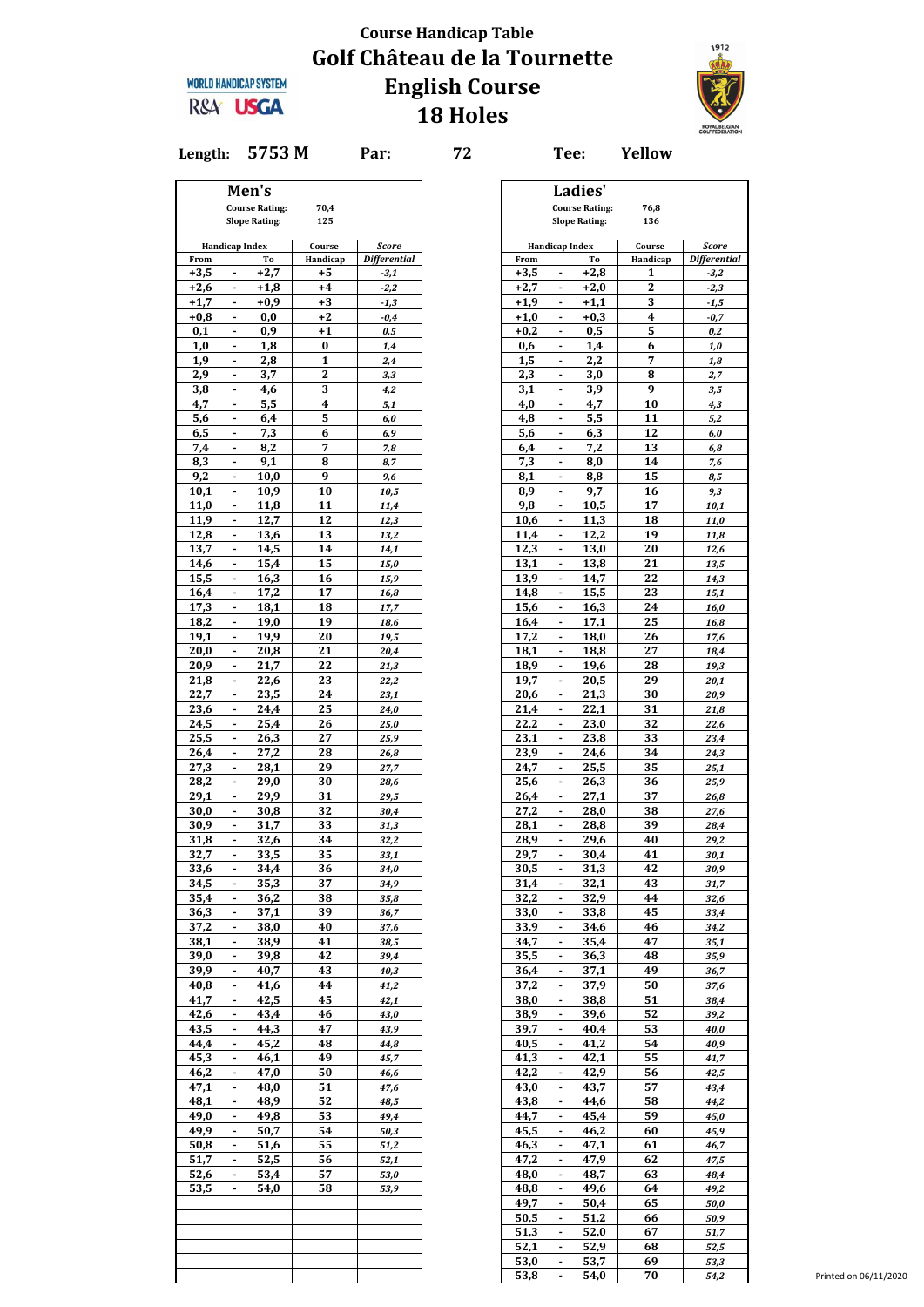

**Length: 5387 M Par: 72 Tee: Blue**

|              |                          | Men's                 |                         |                     |
|--------------|--------------------------|-----------------------|-------------------------|---------------------|
|              |                          | <b>Course Rating:</b> | 68,6                    |                     |
|              |                          | <b>Slope Rating:</b>  | 122                     |                     |
|              | <b>Handicap Index</b>    |                       |                         | Score               |
| From         |                          | To                    | Course<br>Handicap      | <b>Differential</b> |
| $+3,7$       | ٠                        | +2,9                  | +7                      | -3,3                |
| $+2,8$       | $\blacksquare$           | $+2,0$                | +6                      | $-2,4$              |
| $+1,9$       | $\blacksquare$           | $+1,1$                | +5                      | $-1,5$              |
| $+1,0$       | ٠                        | $+0,1$                | +4                      | -0,6                |
| $+0,0$       | ٠                        | 0,8                   | $+3$                    | 0,4                 |
| 0,9          | ä,                       | 1,7                   | +2                      | 1,3                 |
| 1,8          | $\blacksquare$           | 2,6                   | +1                      | 2,2                 |
| 2,7          | $\blacksquare$           | 3,6                   | $\bf{0}$                |                     |
|              | ٠                        |                       | 1                       | 3,1                 |
| 3,7          |                          | 4,5                   |                         | 4,1                 |
| 4,6          | ٠                        | 5,4                   | $\boldsymbol{2}$        | 5,0                 |
| 5,5          | ä,                       | 6,3                   | 3                       | 5,9                 |
| 6,4          | $\blacksquare$           | 7,3                   | $\overline{\mathbf{4}}$ | 6,9                 |
| 7,4          | $\blacksquare$           | 8,2                   | 5                       | 7,8                 |
| 8,3          |                          | 9,1                   | 6                       | 8,7                 |
| 9,2          | $\overline{\phantom{a}}$ | 10,0                  | 7                       | 9,6                 |
| 10,1         | ٠                        | 11,0                  | 8                       | 10,6                |
| 11,1         | $\blacksquare$           | 11.9                  | 9                       | 11,5                |
| 12,0         | ٠                        | 12,8                  | 10                      | 12,4                |
| 12,9         | ٠                        | 13,8                  | 11                      | 13,3                |
| 13,9         | $\overline{\phantom{a}}$ | 14,7                  | 12                      | 14,3                |
| 14,8         | ٠                        | 15,6                  | 13                      | 15,2                |
| 15,7         | $\blacksquare$           | 16,5                  | 14                      | 16,1                |
| 16,6         | ٠                        | 17,5                  | 15                      | 17,0                |
| 17,6         | ٠                        | 18,4                  | 16                      | 18,0                |
| 18,5         | $\overline{\phantom{a}}$ | 19,3                  | 17                      | 18,9                |
| 19,4         | ٠                        | 20,2                  | 18                      | 19,8                |
| 20,3         | $\blacksquare$           | 21,2                  | 19                      | 20,7                |
| 21,3         | ٠                        | 22,1                  | 20                      | 21,7                |
| 22,2         | ٠                        | 23,0                  | 21                      | 22,6                |
| 23,1         | ٠                        | 23,9                  | 22                      | 23,5                |
| 24,0         | ٠                        | 24,9                  | 23                      | 24,5                |
| 25,0         | $\blacksquare$           | 25,8                  | 24                      | 25,4                |
| 25,9         | ٠                        | 26,7                  | 25                      | 26,3                |
| 26,8         | ٠                        | 27,6                  | 26                      | 27,2                |
| 27,7         | ٠                        | 28,6                  | 27                      | 28,2                |
| 28,7         | ٠                        | 29,5                  | 28                      | 29,1                |
| 29,6         | $\blacksquare$           | 30,4                  | 29                      | 30,0                |
| 30,5         | ٠                        | 31,3                  | 30                      | 30,9                |
| 31,4         | ٠                        | 32,3                  | 31                      | 31,9                |
| 32,4         | ä,                       | 33,2                  | 32                      | 32,8                |
|              |                          |                       |                         |                     |
| 33,3         | $\blacksquare$           | 34,1<br>35,1          | 33<br>34                | 33,7                |
| 34,2<br>35,2 |                          | 36,0                  | 35                      | 34,6                |
| 36,1         | ٠<br>٠                   |                       | 36                      | 35,6                |
| 37,0         | ۰                        | 36,9<br>37,8          | 37                      | $36,5$              |
| 37,9         |                          |                       |                         | 37,4                |
| 38,9         | ٠<br>$\blacksquare$      | 38,8<br>39,7          | 38<br>39                | 38,3<br>39,3        |
|              |                          |                       |                         |                     |
| 39,8         | ٠                        | 40,6                  | 40                      | 40,2                |
| 40,7         | ۰                        | 41,5                  | 41                      | 41,1                |
| 41,6         | ۰                        | 42,5                  | 42                      | 42,1                |
| 42,6         | ۰                        | 43,4                  | 43                      | 43,0                |
| 43,5         | $\blacksquare$           | 44,3                  | 44                      | 43,9                |
| 44,4         | ٠                        | 45,2                  | 45                      | 44,8                |
| 45,3         | ٠                        | 46,2                  | 46                      | 45,8                |
| 46,3         | ۰                        | 47,1                  | 47                      | 46,7                |
| 47,2         | ٠                        | 48,0                  | 48                      | 47,6                |
| 48,1         | $\blacksquare$           | 48,9                  | 49                      | 48,5                |
| 49,0         | ٠                        | 49,9                  | 50                      | 49,5                |
| 50,0         | ٠                        | 50,8                  | 51                      | 50,4                |
| 50,9         | ٠                        | 51,7                  | 52                      | 51,3                |
| 51,8         | ۰                        | 52,7                  | 53                      | 52,2                |
| 52,8         | $\blacksquare$           | 53,6                  | 54                      | 53,2                |
| 53,7         | ٠                        | 54,0                  | 55                      | 54,1                |
|              |                          |                       |                         |                     |
|              |                          |                       |                         |                     |
|              |                          |                       |                         |                     |
|              |                          |                       |                         |                     |
|              |                          |                       |                         |                     |
|              |                          |                       |                         |                     |

|      | Men's                           |          |              |
|------|---------------------------------|----------|--------------|
|      | <b>Course Rating:</b>           | 68,6     |              |
|      | <b>Slope Rating:</b>            | 122      |              |
|      | <b>Handicap Index</b>           | Course   | Score        |
| From | To                              | Handicap | Differential |
| +3,7 | $+2,9$<br>۰                     | +7       | -3,3         |
| +2,8 | $+2,0$<br>٠                     | +6       | $-2,4$       |
| +1,9 | $+1,1$<br>٠                     | +5       | -1,5         |
| +1,0 | +0,1<br>٠                       | +4       | -0,6         |
| +0,0 | 0,8<br>٠                        | +3       | 0,4          |
| 0,9  | $\overline{\phantom{a}}$<br>1,7 | +2       | 1,3          |
| 1,8  | 2,6<br>٠                        | +1       | 2,2          |
| 2,7  | 3,6<br>٠                        | 0        | 3,1          |
| 3,7  | 4,5<br>۰                        | 1        |              |
|      |                                 |          | 4,1          |
| 4,6  | 5,4<br>٠                        | 2        | 5,0          |
| 5,5  | $\blacksquare$<br>6,3           | 3        | 5,9          |
| 6,4  | 7,3<br>٠                        | 4        | 6,9          |
| 7,4  | 8,2<br>٠                        | 5        | 7,8          |
| 8,3  | 9,1<br>۰                        | 6        | 8,7          |
| 9,2  | 10,0<br>٠                       | 7        | 9,6          |
| 10,1 | $\blacksquare$<br>11,0          | 8        | 10,6         |
| 11,1 | 11,9<br>٠                       | 9        | 11,5         |
| 12,0 | 12,8<br>٠                       | 10       | 12,4         |
| 12,9 | 13,8<br>۰                       | 11       | 13,3         |
|      |                                 |          |              |
| 13,9 | 14,7<br>٠                       | 12       | 14,3         |
| 14,8 | $\blacksquare$<br>15,6          | 13       | 15,2         |
| 15,7 | 16,5<br>٠                       | 14       | 16,1         |
| 16,6 | 17,5<br>٠                       | 15       | 17,0         |
| 17,6 | 18,4<br>۰                       | 16       | 18,0         |
| 18,5 | 19,3<br>٠                       | 17       | 18,9         |
| 19,4 | $\blacksquare$<br>20,2          | 18       | 19,8         |
| 20,3 | 21,2<br>٠                       | 19       | 20,7         |
| 21,3 | 22,1<br>٠                       | 20       | 21,7         |
| 22,2 | 23,0<br>۰                       | 21       | 22,6         |
|      | ٠                               | 22       |              |
| 23,1 | 23,9                            |          | 23,5         |
| 24,0 | $\blacksquare$<br>24,9          | 23       | 24,5         |
| 25,0 | 25,8<br>٠                       | 24       | 25,4         |
| 25,9 | 26,7<br>٠                       | 25       | 26,3         |
| 26,8 | 27,6<br>۰                       | 26       | 27,2         |
| 27,7 | 28,6<br>٠                       | 27       | 28,2         |
| 28,7 | $\blacksquare$<br>29,5          | 28       | 29,1         |
| 29,6 | 30,4<br>٠                       | 29       | 30,0         |
| 30,5 | 31,3<br>٠                       | 30       | 30,9         |
| 31,4 | 32,3<br>٠                       | 31       | 31,9         |
|      |                                 |          |              |
| 32,4 | 33,2<br>٠                       | 32       | 32,8         |
| 33,3 | ÷.<br>34,1                      | 33       | 33,7         |
| 34,2 | 35,1                            | 34       | 34,6         |
| 35,2 | 36,0                            | 35       | 35,6         |
| 36,1 | 36,9<br>٠                       | 36       | 36,5         |
| 37,0 | 37,8<br>٠                       | 37       | 37,4         |
| 37,9 | $\blacksquare$<br>38,8          | 38       | 38,3         |
| 38,9 | 39,7<br>٠                       | 39       | 39,3         |
| 39,8 | 40,6                            | 40       | 40,2         |
| 40,7 | 41,5<br>٠                       | 41       | 41,1         |
|      | ٠                               | 42       |              |
| 41,6 | 42,5                            |          | 42,1         |
| 42,6 | $\blacksquare$<br>43,4          | 43       | 43,0         |
| 43,5 | 44,3<br>٠                       | 44       | 43,9         |
| 44,4 | 45,2                            | 45       | 44,8         |
| 45,3 | 46,2<br>٠                       | 46       | 45,8         |
| 46,3 | 47,1<br>٠                       | 47       | 46,7         |
| 47,2 | $\blacksquare$<br>48,0          | 48       | 47,6         |
| 48,1 | 48,9<br>٠                       | 49       | 48,5         |
| 49,0 | 49,9                            | 50       | 49,5         |
|      |                                 |          |              |
| 50,0 | 50,8<br>٠                       | 51       | 50,4         |
| 50,9 | 51,7<br>٠                       | 52       | 51,3         |
| 51,8 | $\blacksquare$<br>52,7          | 53       | 52,2         |
| 52,8 | 53,6<br>٠                       | 54       | 53,2         |
| 53,7 | 54,0                            | 55       | 54,1         |
|      |                                 |          |              |
|      |                                 |          |              |
|      |                                 |          |              |
|      |                                 |          |              |
|      |                                 |          |              |
|      |                                 |          |              |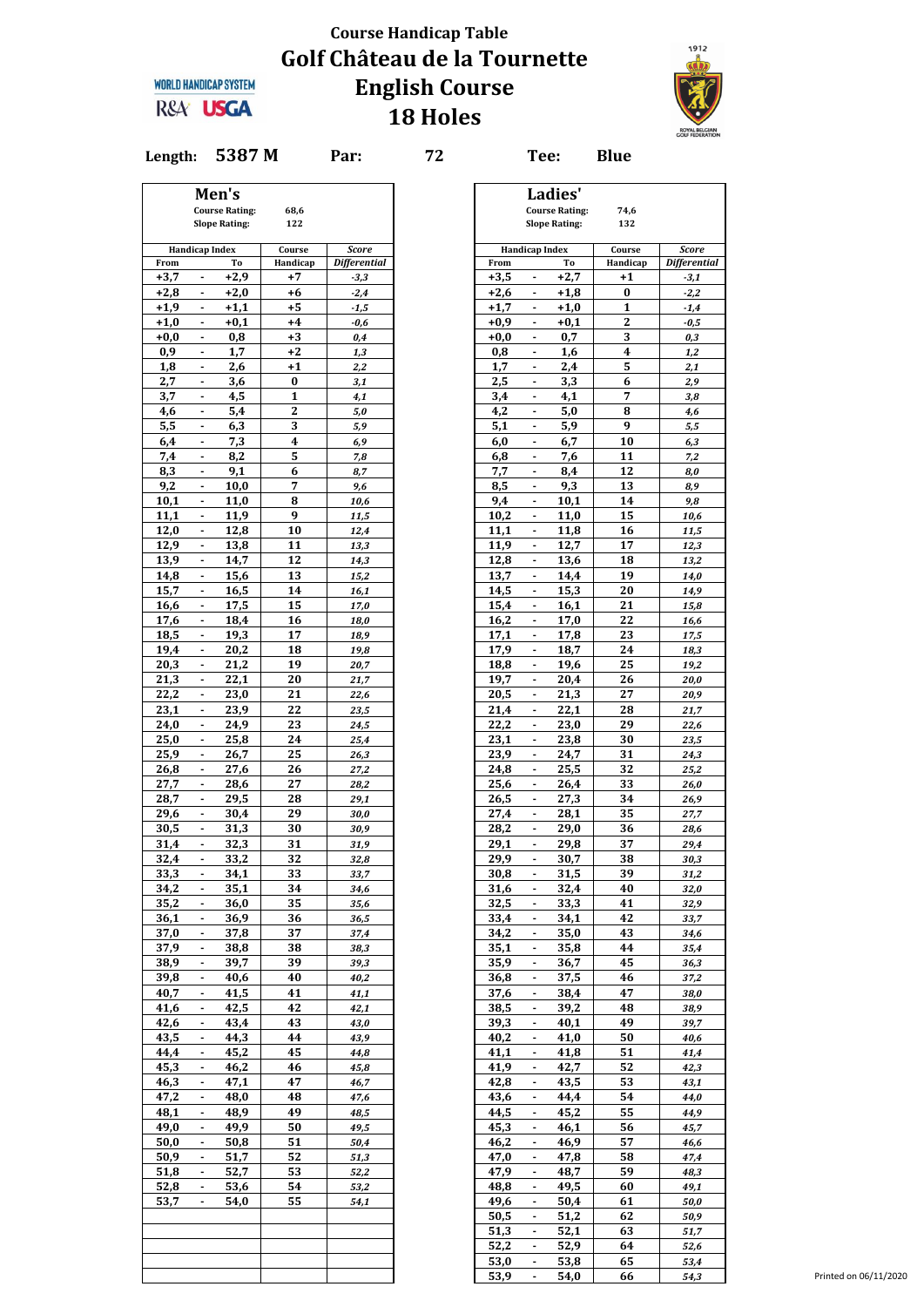

**WORLD HANDICAP SYSTEM** R&A<sup>'</sup> USGA

**Length: 5018 M Par: 72 Tee: Red**

|        |                          | Men's                 |           |                     |
|--------|--------------------------|-----------------------|-----------|---------------------|
|        |                          | <b>Course Rating:</b> | 66,2      |                     |
|        |                          | <b>Slope Rating:</b>  | 118       |                     |
|        | <b>Handicap Index</b>    |                       | Course    | <b>Score</b>        |
| From   |                          | To                    | Handicap  | <b>Differential</b> |
| $+3,5$ | ä,                       | $+2,6$                | +9        | -3,1                |
| $+2,5$ | $\blacksquare$           | $+1,7$                | +8        | $-2,1$              |
| $+1,6$ | ٠                        | $+0,7$                | $+7$      | $-1,1$              |
| $+0,6$ | ٠                        | 0,2                   | +6        | -0,2                |
| 0,3    | ä,                       | 1,2                   | +5        | 0,8                 |
| 1,3    | ٠                        | 2,2                   | +4        | 1,7                 |
| 2,3    |                          | 3,1                   | $+3$      | 2,7                 |
| 3,2    | ۰                        | 4,1                   | +2        | 3,6                 |
| 4,2    | $\blacksquare$           | 5,0                   | $+1$      | 4,6                 |
| 5,1    | ٠                        | 6,0                   | $\bf{0}$  | 5,6                 |
| 6,1    | $\overline{\phantom{a}}$ | 6,9                   | 1         | 6,5                 |
| 7,0    | ٠                        | 7,9                   | 2         | 7,5                 |
| 8,0    | ä,                       | 8,9                   | 3         | 8,4                 |
| 9,0    | ä,                       | 9,8                   | 4         | 9,4                 |
| 9,9    |                          | 10,8                  | ${\bf 5}$ | 10,3                |
| 10,9   | $\blacksquare$           | 11,7                  | 6         | 11,3                |
| 11,8   | ٠                        | 12,7                  | 7         | 12,3                |
| 12,8   | $\blacksquare$           | 13,6                  | 8         | 13,2                |
| 13,7   | ۰                        | 14,6                  | 9         | 14,2                |
| 14,7   | ٠                        | 15,6                  | 10        | 15,1                |
| 15,7   | $\blacksquare$           | 16,5                  | 11        | 16,1                |
| 16,6   | $\blacksquare$           | 17,5                  | 12        | 17,0                |
| 17,6   | ٠                        | 18,4                  | 13        | 18,0                |
| 18,5   | ٠                        | 19,4                  | 14        | 19,0                |
| 19,5   | ٠                        | 20,3                  | 15        | 19,9                |
| 20,4   | ä,                       | 21,3                  | 16        | 20,9                |
| 21,4   | ۰                        | 22,3                  | 17        | 21,8                |
| 22,4   |                          | 23,2                  | 18        | 22,8                |
| 23,3   | ۰                        | 24,2                  | 19        | 23,7                |
| 24,3   | $\blacksquare$           | 25,1                  | 20        | 24,7                |
| 25,2   | ٠                        | 26,1                  | 21        | 25,7                |
| 26,2   | ٠                        | 27,1                  | 22        |                     |
|        |                          |                       |           | 26,6                |
| 27,2   | ٠<br>ä,                  | 28,0                  | 23        | 27,6                |
| 28,1   |                          | 29,0                  | 24        | 28,5                |
| 29,1   | ٠                        | 29,9                  | 25        | 29,5                |
| 30,0   |                          | 30,9                  | 26        | 30,5                |
| 31,0   | ۰                        | 31,8                  | 27        | 31,4                |
| 31,9   | $\blacksquare$           | 32,8                  | 28        | 32,4                |
| 32,9   | ä,                       | 33,8                  | 29        | 33,3                |
| 33,9   | -                        | 34,7                  | 30        | 34,3                |
| 34,8   | ٠                        | 35,7                  | 31        | 35,2                |
| 35,8   | $\blacksquare$           | 36,6                  | 32        | 36,2                |
| 36,7   | ٠                        | 37,6                  | 33        | 37,2                |
| 37,7   |                          | 38,5                  | 34        | 38,1                |
| 38,6   | $\blacksquare$           | 39,5                  | 35        | 39,1                |
| 39,6   | ٠                        | 40,5                  | 36        | 40,0                |
| 40,6   | ä,                       | 41,4                  | 37        | 41,0                |
| 41,5   | ۰                        | 42,4                  | 38        | 41,9                |
| 42,5   | ٠                        | 43,3                  | 39        | 42,9                |
| 43,4   | $\blacksquare$           | 44,3                  | 40        | 43,9                |
| 44,4   | $\blacksquare$           | 45,2                  | 41        | 44,8                |
| 45,3   | $\overline{\phantom{a}}$ | 46,2                  | 42        | 45,8                |
| 46,3   | ٠                        | 47,2                  | 43        | 46,7                |
| 47,3   | ۰                        | 48,1                  | 44        | 47,7                |
| 48,2   | ÷.                       | 49,1                  | 45        | 48,6                |
| 49,2   | ٠                        | 50,0                  | 46        | 49,6                |
| 50,1   | $\blacksquare$           | 51,0                  | 47        |                     |
|        |                          |                       |           | 50,6                |
| 51,1   | ۰                        | 51,9                  | 48        | 51,5                |
| 52,0   | $\blacksquare$           | 52,9                  | 49        | 52,5                |
| 53,0   | $\overline{\phantom{a}}$ | 53,9                  | 50        | 53,4                |
| 54,0   | ٠                        | 54,0                  | 51        | 54,4                |
|        |                          |                       |           |                     |
|        |                          |                       |           |                     |
|        |                          |                       |           |                     |
|        |                          |                       |           |                     |

|      | Men's                            |          |                     |
|------|----------------------------------|----------|---------------------|
|      | <b>Course Rating:</b>            | 66,2     |                     |
|      | <b>Slope Rating:</b>             | 118      |                     |
|      | <b>Handicap Index</b>            | Course   | Score               |
| From | To                               | Handicap | <b>Differential</b> |
| +3,5 | $+2,6$                           | +9       | -3,1                |
| +2,5 | $+1.7$<br>$\blacksquare$         | +8       | $-2,1$              |
| +1,6 | +0,7<br>٠                        | +7       | -1,1                |
| +0,6 | 0,2<br>ä,                        | +6       | $-0,2$              |
| 0,3  | 1,2<br>$\overline{\phantom{a}}$  | +5       | 0,8                 |
| 1,3  | 2,2<br>٠                         | $+4$     | 1,7                 |
| 2,3  | 3,1<br>$\blacksquare$            | +3       | 2,7                 |
|      |                                  |          |                     |
| 3,2  | 4,1<br>٠                         | +2       | 3,6                 |
| 4,2  | 5,0<br>٠                         | +1       | 4,6                 |
| 5,1  | 6,0<br>$\overline{\phantom{a}}$  | 0        | 5,6                 |
| 6,1  | 6,9<br>٠                         | 1        | 6,5                 |
| 7,0  | 7,9<br>٠                         | 2        | 7,5                 |
| 8,0  | 8,9<br>٠                         | 3        | 8,4                 |
| 9,0  | 9,8<br>٠                         | 4        | 9,4                 |
| 9,9  | 10,8<br>۰                        | 5        | 10,3                |
| 10,9 | 11,7                             | 6        | 11,3                |
| 11,8 | 12,7<br>$\overline{\phantom{a}}$ | 7        | 12,3                |
| 12,8 | 13,6<br>$\blacksquare$           | 8        | 13,2                |
|      |                                  | 9        |                     |
| 13,7 | 14,6<br>٠                        |          | 14,2                |
| 14,7 | $\blacksquare$<br>15,6           | 10       | 15,1                |
| 15,7 | 16,5<br>۰                        | 11       | 16,1                |
| 16,6 | 17,5<br>٠                        | 12       | 17,0                |
| 17,6 | 18,4<br>٠                        | 13       | 18,0                |
| 18,5 | 19,4                             | 14       | 19,0                |
| 19,5 | 20,3<br>$\blacksquare$           | 15       | 19,9                |
| 20,4 | 21,3<br>$\overline{\phantom{a}}$ | 16       | 20,9                |
| 21,4 | 22,3<br>٠                        | 17       | 21,8                |
| 22,4 | 23,2<br>$\blacksquare$           | 18       | 22,8                |
| 23,3 | 24,2<br>٠                        | 19       | 23,7                |
| 24,3 | ٠                                | 20       |                     |
|      | 25,1                             |          | 24,7                |
| 25,2 | 26,1<br>$\overline{\phantom{a}}$ | 21       | 25,7                |
| 26,2 | 27,1<br>٠                        | 22       | 26,6                |
| 27,2 | 28,0<br>$\blacksquare$           | 23       | 27,6                |
| 28,1 | 29,0<br>٠                        | 24       | 28,5                |
| 29,1 | 29,9<br>٠                        | 25       | 29,5                |
| 30,0 | 30,9<br>$\blacksquare$           | 26       | 30,5                |
| 31,0 | 31,8<br>٠                        | 27       | 31,4                |
| 31,9 | 32,8<br>٠                        | 28       | 32,4                |
| 32,9 | 33,8<br>۰                        | 29       | 33,3                |
|      |                                  |          |                     |
| 33,9 | 34,7<br>٠                        | 30       | 34,3                |
| 34,8 | 35,7                             | 31       | 35,2                |
| 35,8 | 36,6<br>$\sim$                   | 32       | 36,2                |
| 36,7 | 37,6<br>$\blacksquare$           | 33       | 37,2                |
| 37,7 | 38,5<br>٠                        | 34       | 38,1                |
| 38,6 | 39,5                             | 35       | 39,1                |
| 39,6 | 40,5<br>$\blacksquare$           | 36       | 40,0                |
| 40,6 | 41,4<br>٠                        | 37       | 41,0                |
| 41,5 | 42,4<br>٠                        | 38       | 41,9                |
| 42,5 |                                  |          |                     |
|      | 43,3                             | 39       | 42,9                |
| 43,4 | 44,3<br>٠                        | 40       | 43,9                |
| 44,4 | 45,2<br>$\sim$                   | 41       | 44,8                |
| 45,3 | 46,2<br>٠                        | 42       | 45,8                |
| 46,3 | 47,2<br>٠                        | 43       | 46,7                |
| 47,3 | 48,1<br>$\sim$                   | 44       | 47,7                |
| 48,2 | 49,1<br>٠                        | 45       | 48,6                |
| 49,2 | 50,0<br>٠                        | 46       | 49,6                |
| 50,1 | 51,0<br>$\blacksquare$           | 47       | 50,6                |
|      |                                  |          |                     |
| 51,1 | 51,9<br>٠                        | 48       | 51,5                |
| 52,0 | 52,9                             | 49       | 52,5                |
| 53,0 | 53,9<br>$\blacksquare$           | 50       | 53,4                |
| 54,0 | 54,0<br>٠                        | 51       | 54,4                |
|      |                                  |          |                     |
|      |                                  |          |                     |
|      |                                  |          |                     |
|      |                                  |          |                     |
|      |                                  |          |                     |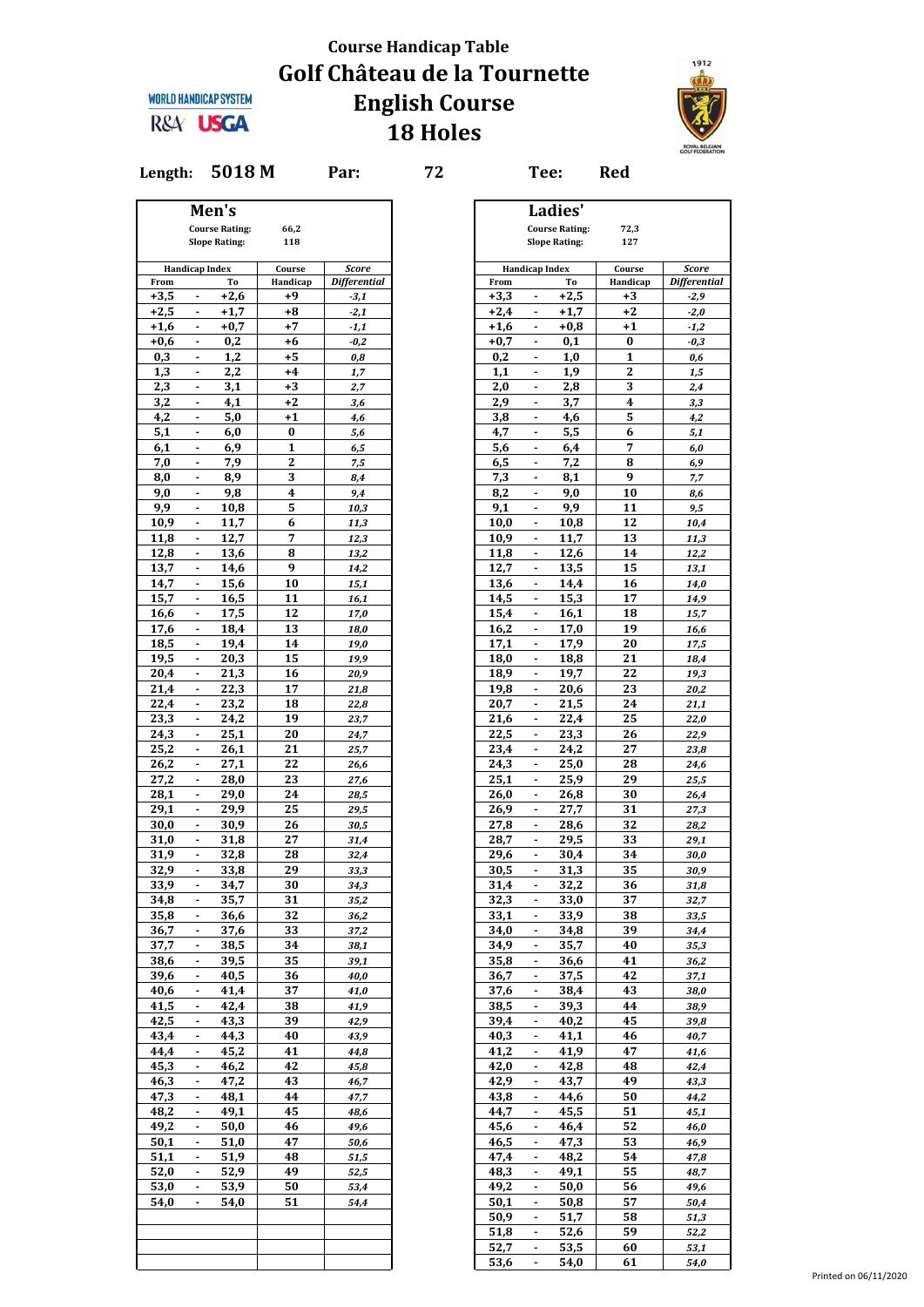

#### **Length: 3061 M Par: 36 Tee: White**

**WORLD HANDICAP SYSTEM** R&A<sup>USGA</sup>

|        |                          | Men's<br><b>Course Rating:</b> | 36,4                    |                     | Ladies'<br><b>Course Rating:</b> |          |                |
|--------|--------------------------|--------------------------------|-------------------------|---------------------|----------------------------------|----------|----------------|
|        |                          | <b>Slope Rating:</b>           | 132                     |                     | <b>Slope Rating:</b>             |          |                |
|        | <b>Handicap Index</b>    |                                | Course                  | <b>Score</b>        | <b>Handicap Index</b>            | Course   |                |
| From   |                          | To                             | Handicap                | <b>Differential</b> | From<br>To                       | Handicap | <b>Differe</b> |
| $+4.9$ |                          | $+3.3$                         | $+2$                    | $-4,1$              |                                  |          |                |
| $+3,2$ | ÷.                       | $+1,6$                         | $+1$                    | $-2,4$              |                                  |          |                |
| $+1,5$ | $\blacksquare$           | 0,1                            | $\bf{0}$                | $-0,7$              |                                  |          |                |
| 0,2    | ۰                        | 1,8                            | $\mathbf{1}$            | 1,0                 |                                  |          |                |
| 1,9    | ۰                        | 3,5                            | $\mathbf{2}$            | 2,7                 |                                  |          |                |
| 3,6    | ۰                        | 5,3                            | 3                       | 4,5                 |                                  |          |                |
| 5,4    | $\blacksquare$           | 7,0                            | $\overline{\mathbf{4}}$ | 6,2                 |                                  |          |                |
| 7,1    | $\overline{\phantom{a}}$ | 8,7                            | 5                       | 7,9                 |                                  |          |                |
| 8,8    | $\blacksquare$           | 10,4                           | 6                       | 9,6                 |                                  |          |                |
| 10,5   | $\blacksquare$           | 12,1                           | 7                       | 11,3                |                                  |          |                |
| 12,2   | $\blacksquare$           | 13,8                           | 8                       | 13,0                |                                  |          |                |
| 13,9   | $\overline{\phantom{a}}$ | 15,5                           | 9                       | 14,7                |                                  |          |                |
| 15,6   | $\blacksquare$           | 17,2                           | 10                      | 16,4                |                                  |          |                |
| 17,3   | ٠                        | 19,0                           | 11                      | 18,1                |                                  |          |                |
| 19,1   | $\blacksquare$           | 20,7                           | 12                      | 19,9                |                                  |          |                |
| 20,8   | $\blacksquare$           | 22,4                           | 13                      | 21,6                |                                  |          |                |
| 22,5   | $\blacksquare$           | 24,1                           | 14                      | 23,3                |                                  |          |                |
| 24,2   | ٠                        | 25,8                           | 15                      | 25,0                |                                  |          |                |
| 25,9   | ٠                        | 27,5                           | 16                      | 26,7                |                                  |          |                |
| 27,6   | $\blacksquare$           | 29,2                           | 17                      | 28,4                |                                  |          |                |
| 29,3   | $\blacksquare$           | 30,9                           | 18                      | 30,1                |                                  |          |                |
| 31,0   | $\blacksquare$           | 32,7                           | 19                      | 31,8                |                                  |          |                |
| 32,8   | $\blacksquare$           | 34,4                           | 20                      | 33,6                |                                  |          |                |
| 34,5   | $\blacksquare$           | 36,1                           | 21                      | 35,3                |                                  |          |                |
| 36,2   | $\blacksquare$           | 37,8                           | 22                      | 37,0                |                                  |          |                |
| 37,9   | $\blacksquare$           | 39,5                           | 23                      | 38,7                |                                  |          |                |
| 39,6   | $\blacksquare$           | 41,2                           | 24                      | 40,4                |                                  |          |                |
| 41,3   | $\blacksquare$           | 42,9                           | 25                      | 42,1                |                                  |          |                |
| 43,0   | $\blacksquare$           | 44,6                           | 26                      | 43,8                |                                  |          |                |
| 44,7   | ٠                        | 46,3                           | 27                      | 45,5                |                                  |          |                |
| 46,4   | $\blacksquare$           | 48,1                           | 28                      | 47,3                |                                  |          |                |
| 48,2   | ÷.                       | 49,8                           | 29                      | 49,0                |                                  |          |                |
| 49,9   | $\blacksquare$           | 51,5                           | 30                      | 50,7                |                                  |          |                |
| 51,6   | ۰                        | 53,2                           | 31                      | 52,4                |                                  |          |                |
| 53,3   | $\blacksquare$           | 54,0                           | 32                      | 54,1                |                                  |          |                |
|        |                          |                                |                         |                     |                                  |          |                |
|        |                          |                                |                         |                     |                                  |          |                |

| From<br>+4,9 | <b>Handicap Index</b>    | Men's<br><b>Course Rating:</b><br><b>Slope Rating:</b> | 36,4               |                              |
|--------------|--------------------------|--------------------------------------------------------|--------------------|------------------------------|
|              |                          |                                                        |                    |                              |
|              |                          |                                                        |                    |                              |
|              |                          |                                                        | 132                |                              |
|              |                          |                                                        |                    |                              |
|              |                          | To                                                     | Course<br>Handicap | Score<br><b>Differential</b> |
|              | ٠                        | $+3,3$                                                 | $+2$               | $-4,1$                       |
| $+3,2$       | $\blacksquare$           | $+1,6$                                                 | $+1$               |                              |
|              |                          |                                                        |                    | $-2,4$                       |
| $+1,5$       | $\overline{\phantom{a}}$ | 0,1                                                    | 0                  | $-0,7$                       |
| 0,2          |                          | 1,8                                                    | $\mathbf{1}$       | 1,0                          |
| 1,9          | $\blacksquare$           | 3,5                                                    | $\mathbf{2}$       | 2,7                          |
| 3,6          | $\blacksquare$           | 5,3                                                    | 3                  | 4,5                          |
| 5,4          | ۰                        | 7,0                                                    | 4                  | 6,2                          |
| 7,1          | $\blacksquare$           | 8,7                                                    | 5                  | 7,9                          |
| 8,8          | ۰                        | 10,4                                                   | 6                  | 9,6                          |
| 10,5         | $\blacksquare$           | 12,1                                                   | 7                  | 11,3                         |
| 12,2         | ۰                        | 13,8                                                   | 8                  | 13,0                         |
| 13,9         | $\blacksquare$           | 15,5                                                   | 9                  | 14,7                         |
| 15,6         | ٠                        | 17,2                                                   | 10                 | 16,4                         |
| 17,3         | $\blacksquare$           | 19,0                                                   | 11                 | 18,1                         |
| 19,1         | $\blacksquare$           | 20,7                                                   | 12                 | 19,9                         |
| 20,8         | ۰                        | 22,4                                                   | 13                 | 21,6                         |
| 22,5         | $\blacksquare$           | 24,1                                                   | 14                 | 23,3                         |
| 24,2         | $\blacksquare$           | 25,8                                                   | 15                 | 25,0                         |
| 25,9         | $\blacksquare$           | 27,5                                                   | 16                 | 26,7                         |
| 27,6         | ٠                        | 29,2                                                   | 17                 | 28,4                         |
| 29,3         | $\blacksquare$           | 30,9                                                   | 18                 | 30,1                         |
| 31,0         | $\blacksquare$           | 32,7                                                   | 19                 | 31,8                         |
| 32,8         | $\blacksquare$           | 34,4                                                   | 20                 | 33,6                         |
|              |                          |                                                        |                    |                              |
| 34,5         | ٠                        | 36,1                                                   | 21                 | 35,3                         |
| 36,2         | $\blacksquare$           | 37,8                                                   | 22                 | 37,0                         |
| 37,9         |                          | 39,5                                                   | 23                 | 38,7                         |
| 39,6         | $\blacksquare$           | 41,2                                                   | 24                 | 40,4                         |
| 41,3         | $\blacksquare$           | 42,9                                                   | 25                 | 42,1                         |
| 43,0         | ۰                        | 44,6                                                   | 26                 | 43,8                         |
| 44,7         | $\blacksquare$           | 46,3                                                   | 27                 | 45,5                         |
| 46,4         | $\blacksquare$           | 48,1                                                   | 28                 | 47,3                         |
| 48,2         | $\blacksquare$           | 49,8                                                   | 29                 | 49,0                         |
| 49,9         | ۰                        | 51,5                                                   | 30                 | 50,7                         |
| 51,6         | ٠                        | 53,2                                                   | 31                 | 52,4                         |
| 53,3         |                          | 54,0                                                   | 32                 | 54,1                         |
|              |                          |                                                        |                    |                              |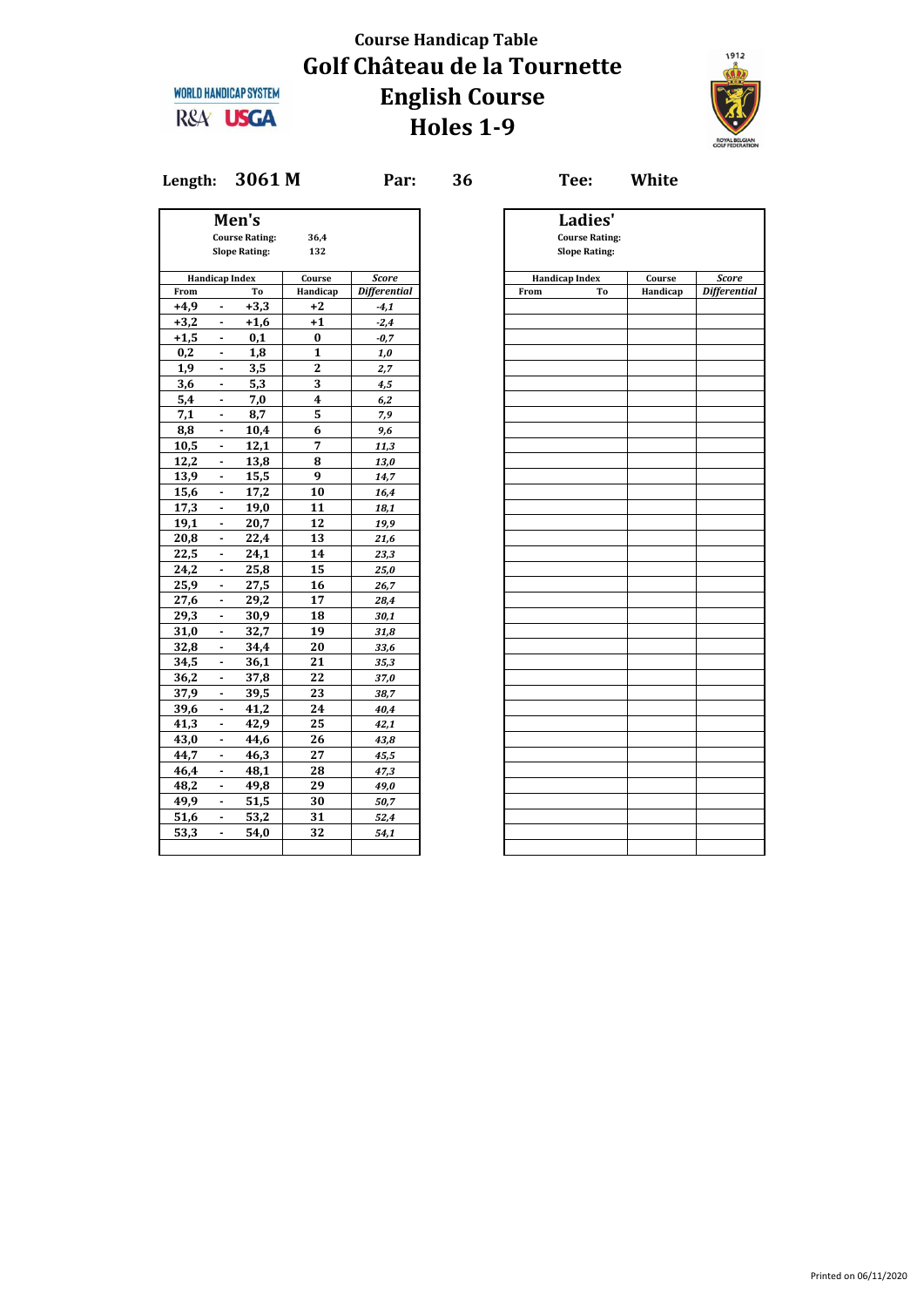

#### **Length: 2860 M Par: 36 Tee: Yellow**

|        |                          | Men's                 |                         |                                     |
|--------|--------------------------|-----------------------|-------------------------|-------------------------------------|
|        |                          | <b>Course Rating:</b> | 35,1                    |                                     |
|        |                          | <b>Slope Rating:</b>  | 125                     |                                     |
|        |                          |                       |                         |                                     |
| From   | <b>Handicap Index</b>    | To                    | Course<br>Handicap      | <b>Score</b><br><b>Differential</b> |
| $+4,7$ |                          | $+2,9$                | $+3$                    | $-3,8$                              |
| $+2,8$ | $\overline{\phantom{a}}$ | $+1,1$                | $+2$                    | $-2,0$                              |
| $+1,0$ | ۰                        | 0,7                   | $+1$                    | $-0,2$                              |
| 0.8    | ٠                        | 2,5                   | $\bf{0}$                | 1,6                                 |
| 2,6    |                          | 4,3                   | $\mathbf{1}$            | 3,4                                 |
| 4,4    | $\blacksquare$           | 6,1                   | $\overline{2}$          | 5,2                                 |
| 6,2    | ۰                        | 7,9                   | 3                       |                                     |
| 8,0    | $\blacksquare$           | 9,7                   | $\overline{\mathbf{4}}$ | 7,1                                 |
| 9,8    | $\blacksquare$           | 11,5                  | 5                       | 8,9<br>10,7                         |
| 11,6   | $\blacksquare$           | 13,3                  | 6                       |                                     |
| 13,4   |                          | 15,1                  | 7                       | 12,5                                |
|        | $\blacksquare$           |                       | 8                       | 14,3                                |
| 15,2   | $\blacksquare$           | 16,9                  |                         | 16,1                                |
| 17,0   |                          | 18,8                  | 9                       | 17,9                                |
| 18,9   | $\blacksquare$           | 20,6                  | 10                      | 19,7                                |
| 20,7   | $\blacksquare$           | 22,4                  | 11                      | 21,5                                |
| 22,5   | $\blacksquare$           | 24,2                  | 12                      | 23,3                                |
| 24,3   |                          | 26,0                  | 13                      | 25,1                                |
| 26,1   | $\blacksquare$           | 27,8                  | 14                      | 26,9                                |
| 27,9   | $\blacksquare$           | 29,6                  | 15                      | 28,7                                |
| 29,7   | $\blacksquare$           | 31,4                  | 16                      | 30,6                                |
| 31,5   | $\blacksquare$           | 33,2                  | 17                      | 32,4                                |
| 33,3   | $\blacksquare$           | 35,0                  | 18                      | 34,2                                |
| 35,1   | $\blacksquare$           | 36,8                  | 19                      | 36,0                                |
| 36,9   | $\overline{\phantom{a}}$ | 38,6                  | 20                      | 37,8                                |
| 38,7   | $\blacksquare$           | 40,4                  | 21                      | 39,6                                |
| 40,5   | ä,                       | 42,3                  | 22                      | 41,4                                |
| 42,4   | $\blacksquare$           | 44,1                  | 23                      | 43,2                                |
| 44,2   | ۰                        | 45,9                  | 24                      | 45,0                                |
| 46,0   | ٠                        | 47,7                  | 25                      | 46,8                                |
| 47,8   |                          | 49,5                  | 26                      | 48,6                                |
| 49,6   | $\blacksquare$           | 51,3                  | 27                      | 50,4                                |
| 51,4   | ٠                        | 53,1                  | 28                      | 52,3                                |
| 53,2   | $\blacksquare$           | 54,0                  | 29                      | 54,1                                |
|        |                          |                       |                         |                                     |
|        |                          |                       |                         |                                     |
|        |                          |                       |                         |                                     |

|        |                       | Men's                 |          |                     |
|--------|-----------------------|-----------------------|----------|---------------------|
|        |                       | <b>Course Rating:</b> | 35,1     |                     |
|        |                       | <b>Slope Rating:</b>  | 125      |                     |
|        | <b>Handicap Index</b> |                       | Course   | Score               |
| From   |                       | Тo                    | Handicap | <b>Differential</b> |
| +4,7   |                       | $+2,9$                | +3       | $-3,8$              |
| $+2,8$ |                       | +1,1                  | $+2$     | $-2,0$              |
| +1,0   |                       | 0,7                   | +1       | $-0,2$              |
| 0,8    | ٠                     | 2,5                   | $\bf{0}$ | 1,6                 |
| 2,6    | ۰                     | 4,3                   | 1        | 3,4                 |
| 4,4    |                       | 6,1                   | 2        | 5,2                 |
| 6,2    | $\blacksquare$        | 7,9                   | 3        | 7,1                 |
| 8,0    |                       | 9,7                   | 4        | 8,9                 |
| 9,8    | $\blacksquare$        | 11,5                  | 5        | 10,7                |
| 11,6   | ٠                     | 13,3                  | 6        | 12,5                |
| 13,4   | ۰                     | 15,1                  | 7        | 14,3                |
| 15,2   |                       | 16,9                  | 8        | 16,1                |
| 17,0   | $\blacksquare$        | 18,8                  | 9        | 17,9                |
| 18,9   | $\blacksquare$        | 20,6                  | 10       | 19,7                |
| 20,7   |                       | 22,4                  | 11       | 21,5                |
| 22,5   |                       | 24,2                  | 12       | 23,3                |
| 24,3   |                       | 26,0                  | 13       | 25,1                |
| 26,1   | ۰                     | 27,8                  | 14       | 26,9                |
| 27,9   | ۰                     | 29,6                  | 15       | 28,7                |
| 29,7   |                       | 31,4                  | 16       | 30,6                |
| 31,5   |                       | 33,2                  | 17       | 32,4                |
| 33,3   | ٠                     | 35,0                  | 18       | 34,2                |
| 35,1   | $\blacksquare$        | 36,8                  | 19       | 36,0                |
| 36,9   | ۰                     | 38,6                  | 20       | 37,8                |
| 38,7   |                       | 40,4                  | 21       | 39,6                |
| 40,5   | ٠                     | 42,3                  | 22       | 41,4                |
| 42,4   | ä,                    | 44,1                  | 23       | 43,2                |
| 44,2   | $\blacksquare$        | 45,9                  | 24       | 45,0                |
| 46,0   | ۰                     | 47,7                  | 25       | 46,8                |
| 47,8   | ٠                     | 49,5                  | 26       | 48,6                |
| 49,6   |                       | 51,3                  | 27       | 50,4                |
| 51,4   | ٠                     | 53,1                  | 28       | 52,3                |
| 53,2   | $\blacksquare$        | 54,0                  | 29       | 54,1                |
|        |                       |                       |          |                     |
|        |                       |                       |          |                     |
|        |                       |                       |          |                     |
|        |                       |                       |          |                     |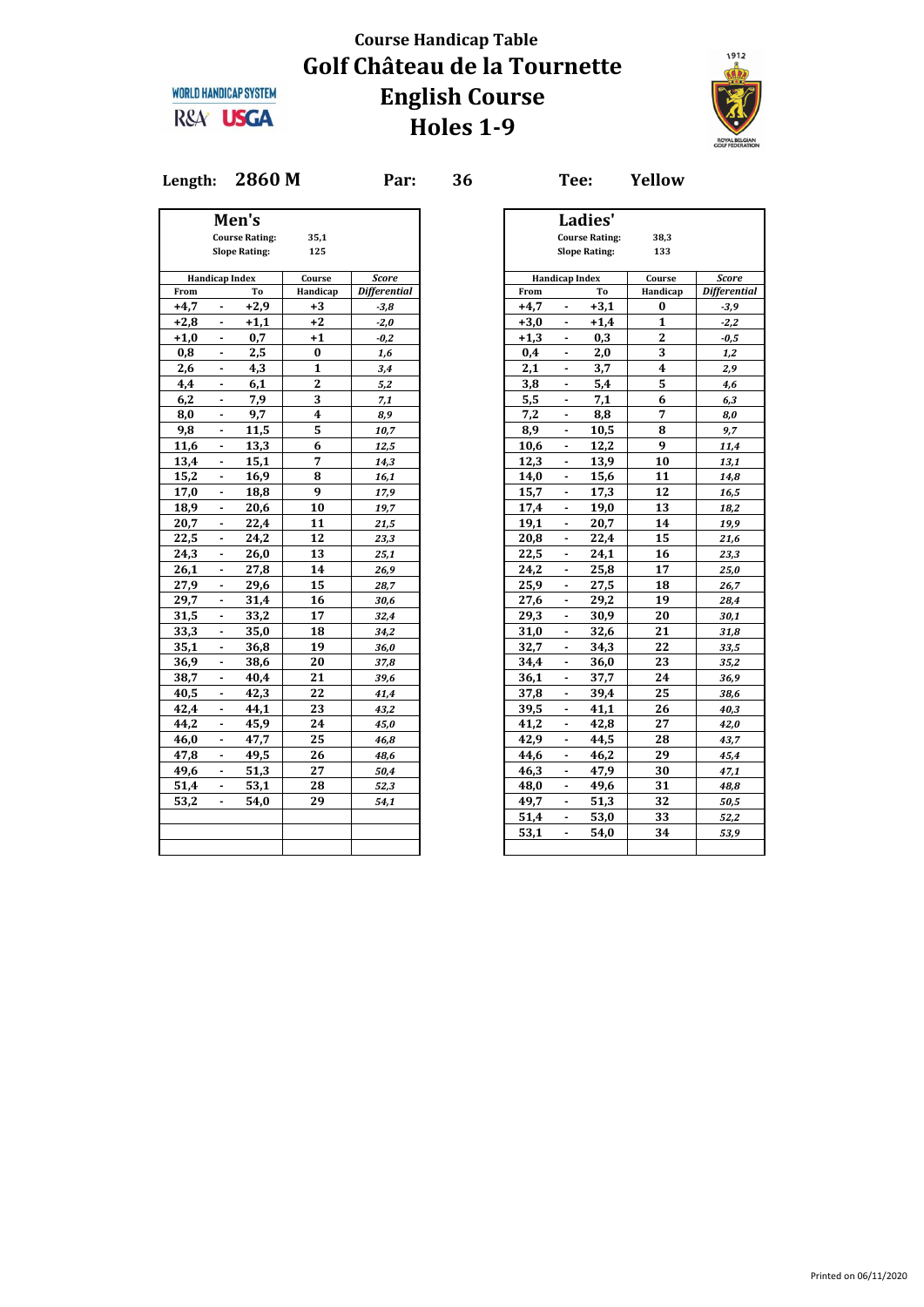

**Length: 2660 M Par: 36 Tee: Blue**

|        |                              | Men's                 |                  |                     |
|--------|------------------------------|-----------------------|------------------|---------------------|
|        |                              | <b>Course Rating:</b> | 34,1             |                     |
|        |                              | <b>Slope Rating:</b>  | 121              |                     |
|        | <b>Handicap Index</b>        |                       | Course           | <b>Score</b>        |
| From   |                              | To                    | Handicap         | <b>Differential</b> |
| $+4,8$ | $\blacksquare$               | $+3,0$                | $+4$             | $-3,9$              |
| $+2,9$ | $\blacksquare$               | $+1,2$                | $+3$             | $-2,1$              |
| $+1,1$ | $\overline{\phantom{a}}$     | 0,7                   | $+2$             | -0,2                |
| 0,8    | $\blacksquare$               | 2,6                   | $+1$             | 1,7                 |
| 2,7    |                              | 4,4                   | $\bf{0}$         | 3,5                 |
| 4,5    | $\mathbf{r}$                 | 6,3                   | $\mathbf{1}$     | 5,4                 |
| 6,4    | $\blacksquare$               | 8,2                   | $\mathbf{2}$     | 7,3                 |
| 8,3    | $\blacksquare$               | 10,0                  | 3                | 9,2                 |
| 10,1   |                              | 11,9                  | $\boldsymbol{4}$ | 11,0                |
| 12,0   | $\blacksquare$               | 13,8                  | 5                | 12,9                |
| 13,9   |                              | 15,6                  | 6                | 14,8                |
| 15,7   | $\overline{a}$               | 17,5                  | $\overline{7}$   | 16,6                |
| 17,6   | $\blacksquare$               | 19,4                  | 8                | 18,5                |
| 19,5   | $\blacksquare$               | 21,2                  | 9                | 20,4                |
| 21,3   | $\qquad \qquad \blacksquare$ | 23,1                  | 10               | 22,2                |
| 23,2   | $\blacksquare$               | 25,0                  | 11               | 24,1                |
| 25,1   |                              | 26,8                  | 12               | 26,0                |
| 26,9   |                              | 28,7                  | 13               | 27,8                |
| 28,8   | $\blacksquare$               | 30,6                  | 14               | 29,7                |
| 30,7   | $\blacksquare$               | 32,4                  | 15               | 31,6                |
| 32,5   | $\qquad \qquad \blacksquare$ | 34,3                  | 16               | 33,4                |
| 34,4   | $\blacksquare$               | 36,2                  | 17               | 35,3                |
| 36,3   |                              | 38,1                  | 18               | 37,2                |
| 38,2   | $\overline{\phantom{a}}$     | 39,9                  | 19               | 39,0                |
| 40,0   | $\blacksquare$               | 41,8                  | 20               | 40,9                |
| 41,9   | $\blacksquare$               | 43,7                  | 21               | 42,8                |
| 43,8   | $\blacksquare$               | 45,5                  | 22               | 44,6                |
| 45,6   | $\blacksquare$               | 47,4                  | 23               | 46,5                |
| 47,5   |                              | 49,3                  | 24               | 48,4                |
| 49,4   | $\overline{\phantom{a}}$     | 51,1                  | 25               | 50,2                |
| 51,2   | $\blacksquare$               | 53,0                  | 26               | 52,1                |
| 53,1   | $\blacksquare$               | 54,0                  | 27               | 54,0                |
|        |                              |                       |                  |                     |
|        |                              |                       |                  |                     |

|            |                          | Men's                 |                  |                     |
|------------|--------------------------|-----------------------|------------------|---------------------|
|            |                          | <b>Course Rating:</b> | 34,1             |                     |
|            |                          | <b>Slope Rating:</b>  | 121              |                     |
|            |                          |                       | Course           | <b>Score</b>        |
| From       | <b>Handicap Index</b>    | To                    | Handicap         | <b>Differential</b> |
| +4,8       |                          | $+3,0$                | $+4$             | $-3,9$              |
| $+2,9$     | $\blacksquare$           | $+1,2$                | $+3$             | $-2,1$              |
| +1,1       | $\blacksquare$           | 0,7                   | $+2$             | $-0,2$              |
| 0,8        | $\blacksquare$           | 2,6                   | +1               | 1,7                 |
| 2,7        | $\overline{\phantom{a}}$ |                       | 0                | 3,5                 |
| 4,5        | $\blacksquare$           | 4,4                   | $\mathbf{1}$     |                     |
|            | $\blacksquare$           | 6,3                   | $\overline{2}$   | 5,4                 |
| 6,4<br>8,3 |                          | 8,2                   | 3                | 7,3                 |
|            |                          | 10,0                  |                  | 9,2                 |
| 10,1       |                          | 11,9                  | $\boldsymbol{4}$ | 11,0                |
| 12,0       | $\blacksquare$           | 13,8                  | 5                | 12,9                |
| 13,9       | $\blacksquare$           | 15,6                  | 6                | 14,8                |
| 15,7       | $\blacksquare$           | 17,5                  | 7                | 16,6                |
| 17,6       | $\blacksquare$           | 19,4                  | 8                | 18,5                |
| 19,5       | $\blacksquare$           | 21,2                  | 9                | 20,4                |
| 21,3       | $\blacksquare$           | 23,1                  | 10               | 22,2                |
| 23,2       | $\blacksquare$           | 25,0                  | 11               | 24,1                |
| 25,1       |                          | 26,8                  | 12               | 26,0                |
| 26,9       | $\blacksquare$           | 28,7                  | 13               | 27,8                |
| 28,8       | $\blacksquare$           | 30,6                  | 14               | 29,7                |
| 30,7       | $\blacksquare$           | 32,4                  | 15               | 31,6                |
| 32,5       | $\blacksquare$           | 34,3                  | 16               | 33,4                |
| 34,4       | $\blacksquare$           | 36,2                  | 17               | 35,3                |
| 36,3       | $\blacksquare$           | 38,1                  | 18               | 37,2                |
| 38,2       | $\overline{\phantom{a}}$ | 39,9                  | 19               | 39,0                |
| 40,0       | $\blacksquare$           | 41,8                  | 20               | 40,9                |
| 41,9       |                          | 43,7                  | 21               | 42,8                |
| 43,8       | $\blacksquare$           | 45,5                  | 22               | 44,6                |
| 45,6       | $\overline{\phantom{a}}$ | 47,4                  | 23               | 46,5                |
| 47,5       | $\blacksquare$           | 49,3                  | 24               | 48,4                |
| 49,4       | ۰                        | 51,1                  | 25               | 50,2                |
| 51,2       |                          | 53,0                  | 26               |                     |
| 53,1       | $\blacksquare$           |                       | 27               | 52,1                |
|            | $\overline{\phantom{a}}$ | 54,0                  |                  | 54,0                |
|            |                          |                       |                  |                     |
|            |                          |                       |                  |                     |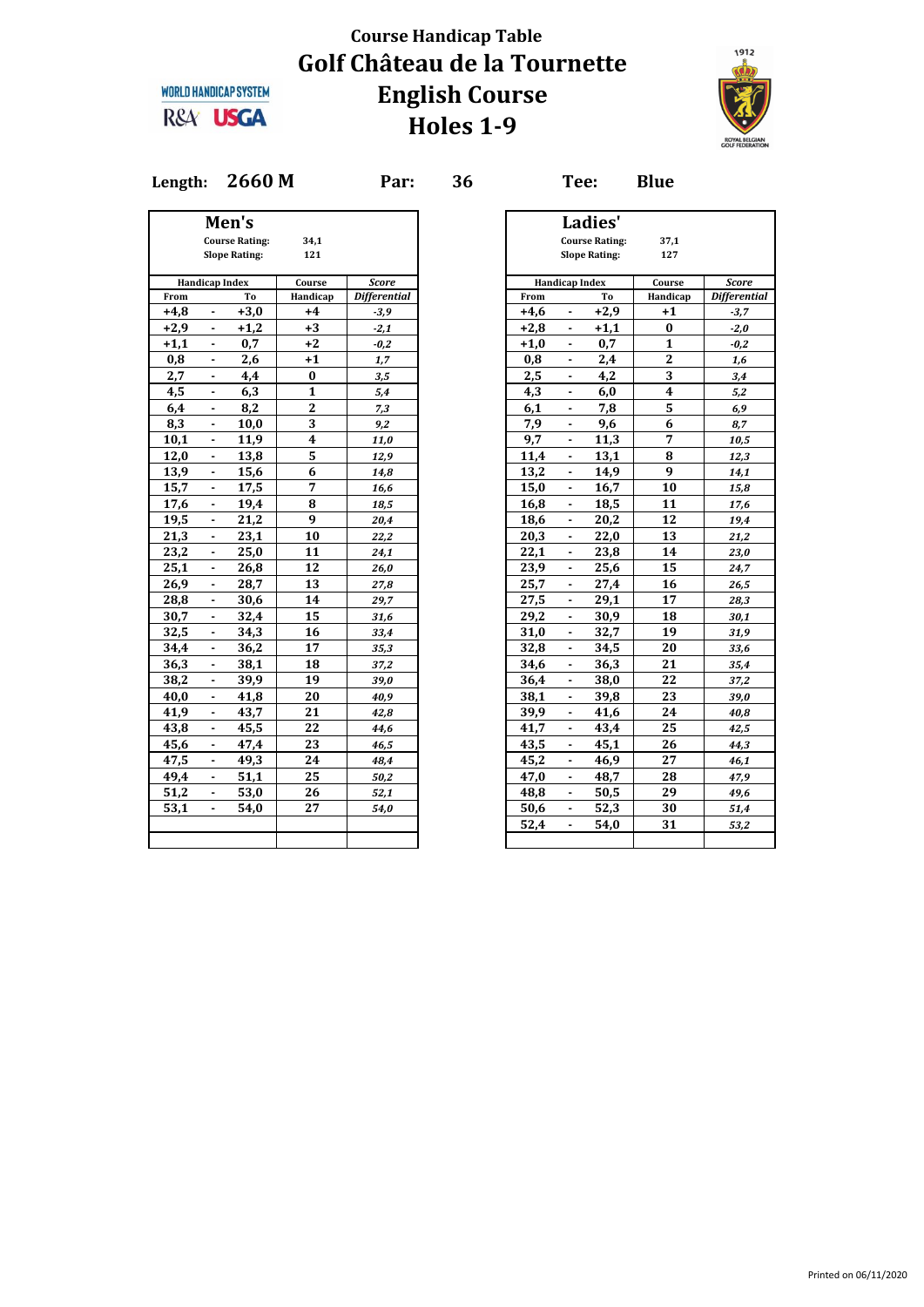

#### **Length: 2469 M Par: 36 Tee: Red**

|        |                       | Men's                 |                  |                     |
|--------|-----------------------|-----------------------|------------------|---------------------|
|        |                       | <b>Course Rating:</b> | 33,0             |                     |
|        |                       | <b>Slope Rating:</b>  | 118              |                     |
|        |                       |                       |                  |                     |
|        | <b>Handicap Index</b> |                       | Course           | <b>Score</b>        |
| From   |                       | To                    | Handicap         | <b>Differential</b> |
| $+4,7$ | $\blacksquare$        | $+2,9$                | $+5$             | $-3,8$              |
| $+2,8$ | $\blacksquare$        | $+1,0$                | $+4$             | $-1,9$              |
| $+0,9$ | $\blacksquare$        | 0,9                   | $+3$             | 0,0                 |
| 1,0    | $\blacksquare$        | 2,8                   | $+2$             | 1,9                 |
| 2,9    | $\blacksquare$        | 4,7                   | $+1$             | 3,8                 |
| 4,8    | $\blacksquare$        | 6,7                   | $\bf{0}$         | 5,7                 |
| 6,8    | $\blacksquare$        | 8,6                   | $\mathbf{1}$     | 7,7                 |
| 8,7    |                       | 10,5                  | $\bf 2$          | 9,6                 |
| 10,6   | $\blacksquare$        | 12,4                  | 3                | 11,5                |
| 12,5   | $\blacksquare$        | 14,3                  | $\boldsymbol{4}$ | 13,4                |
| 14,4   | $\blacksquare$        | 16,2                  | 5                | 15,3                |
| 16,3   | $\blacksquare$        | 18,1                  | 6                | 17,2                |
| 18,2   | $\blacksquare$        | 20,1                  | $\overline{7}$   | 19,2                |
| 20,2   |                       | 22,0                  | 8                | 21,1                |
| 22,1   |                       | 23,9                  | 9                | 23,0                |
| 24,0   | $\blacksquare$        | 25,8                  | 10               | 24,9                |
| 25,9   |                       | 27,7                  | 11               | 26,8                |
| 27,8   | $\blacksquare$        | 29,6                  | 12               | 28,7                |
| 29,7   | $\blacksquare$        | 31,6                  | 13               | 30,6                |
| 31,7   | $\blacksquare$        | 33,5                  | 14               | 32,6                |
| 33,6   | $\blacksquare$        | 35,4                  | 15               | 34,5                |
| 35,5   | $\blacksquare$        | 37,3                  | 16               | 36,4                |
| 37,4   | $\blacksquare$        | 39,2                  | 17               | 38,3                |
| 39,3   | $\blacksquare$        | 41,1                  | 18               | 40,2                |
| 41,2   |                       | 43,0                  | 19               | 42,1                |
| 43,1   |                       | 45,0                  | 20               | 44,1                |
| 45,1   | $\blacksquare$        | 46,9                  | 21               | 46,0                |
| 47,0   | $\blacksquare$        | 48,8                  | 22               | 47,9                |
| 48,9   | $\blacksquare$        | 50,7                  | 23               | 49,8                |
| 50,8   | $\blacksquare$        | 52,6                  | 24               | 51,7                |
| 52,7   | $\blacksquare$        | 54,0                  | 25               | 53,6                |
|        |                       |                       |                  |                     |
|        |                       |                       |                  |                     |
|        |                       |                       |                  |                     |

|        |                          | Men's                 |                    |                                     |
|--------|--------------------------|-----------------------|--------------------|-------------------------------------|
|        |                          | <b>Course Rating:</b> | 33,0               |                                     |
|        |                          | <b>Slope Rating:</b>  | 118                |                                     |
|        |                          |                       |                    |                                     |
| From   | <b>Handicap Index</b>    | To                    | Course<br>Handicap | <b>Score</b><br><b>Differential</b> |
|        |                          |                       |                    |                                     |
| $+4,7$ |                          | $+2,9$                | +5                 | $-3,8$                              |
| $+2,8$ | $\blacksquare$           | $+1,0$                | $+4$               | $-1,9$                              |
| +0,9   | $\blacksquare$           | 0,9                   | $+3$               | 0,0                                 |
| 1,0    | $\blacksquare$           | 2,8                   | $+2$               | 1,9                                 |
| 2,9    | $\blacksquare$           | 4,7                   | $+1$               | 3,8                                 |
| 4,8    | $\blacksquare$           | 6,7                   | $\bf{0}$           | 5,7                                 |
| 6,8    | $\blacksquare$           | 8,6                   | $\mathbf{1}$       | 7,7                                 |
| 8,7    |                          | 10,5                  | $\mathbf{2}$       | 9,6                                 |
| 10,6   | $\blacksquare$           | 12,4                  | 3                  | 11,5                                |
| 12,5   |                          | 14,3                  | $\boldsymbol{4}$   | 13,4                                |
| 14,4   |                          | 16,2                  | 5                  | 15,3                                |
| 16,3   |                          | 18,1                  | 6                  | 17,2                                |
| 18,2   | $\blacksquare$           | 20,1                  | 7                  | 19,2                                |
| 20,2   |                          | 22,0                  | 8                  | 21,1                                |
| 22,1   |                          | 23,9                  | 9                  | 23,0                                |
| 24,0   |                          | 25,8                  | 10                 | 24,9                                |
| 25,9   | $\blacksquare$           | 27,7                  | 11                 | 26,8                                |
| 27,8   | $\blacksquare$           | 29,6                  | 12                 | 28,7                                |
| 29,7   | $\blacksquare$           | 31,6                  | 13                 | 30,6                                |
| 31,7   | $\blacksquare$           | 33,5                  | 14                 | 32,6                                |
| 33,6   | $\overline{\phantom{a}}$ | 35,4                  | 15                 | 34,5                                |
| 35,5   | $\blacksquare$           | 37,3                  | 16                 | 36,4                                |
| 37,4   | $\overline{\phantom{a}}$ | 39,2                  | 17                 | 38,3                                |
| 39,3   | $\blacksquare$           | 41,1                  | 18                 | 40,2                                |
| 41,2   | $\overline{\phantom{a}}$ | 43,0                  | 19                 | 42,1                                |
| 43,1   | -                        | 45,0                  | 20                 | 44,1                                |
| 45,1   | $\blacksquare$           | 46,9                  | 21                 | 46,0                                |
| 47,0   | $\blacksquare$           | 48,8                  | 22                 |                                     |
| 48,9   |                          |                       | 23                 | 47,9                                |
|        |                          | 50,7                  |                    | 49,8                                |
| 50,8   | $\blacksquare$           | 52,6                  | 24                 | 51,7                                |
| 52,7   |                          | 54,0                  | 25                 | 53,6                                |
|        |                          |                       |                    |                                     |
|        |                          |                       |                    |                                     |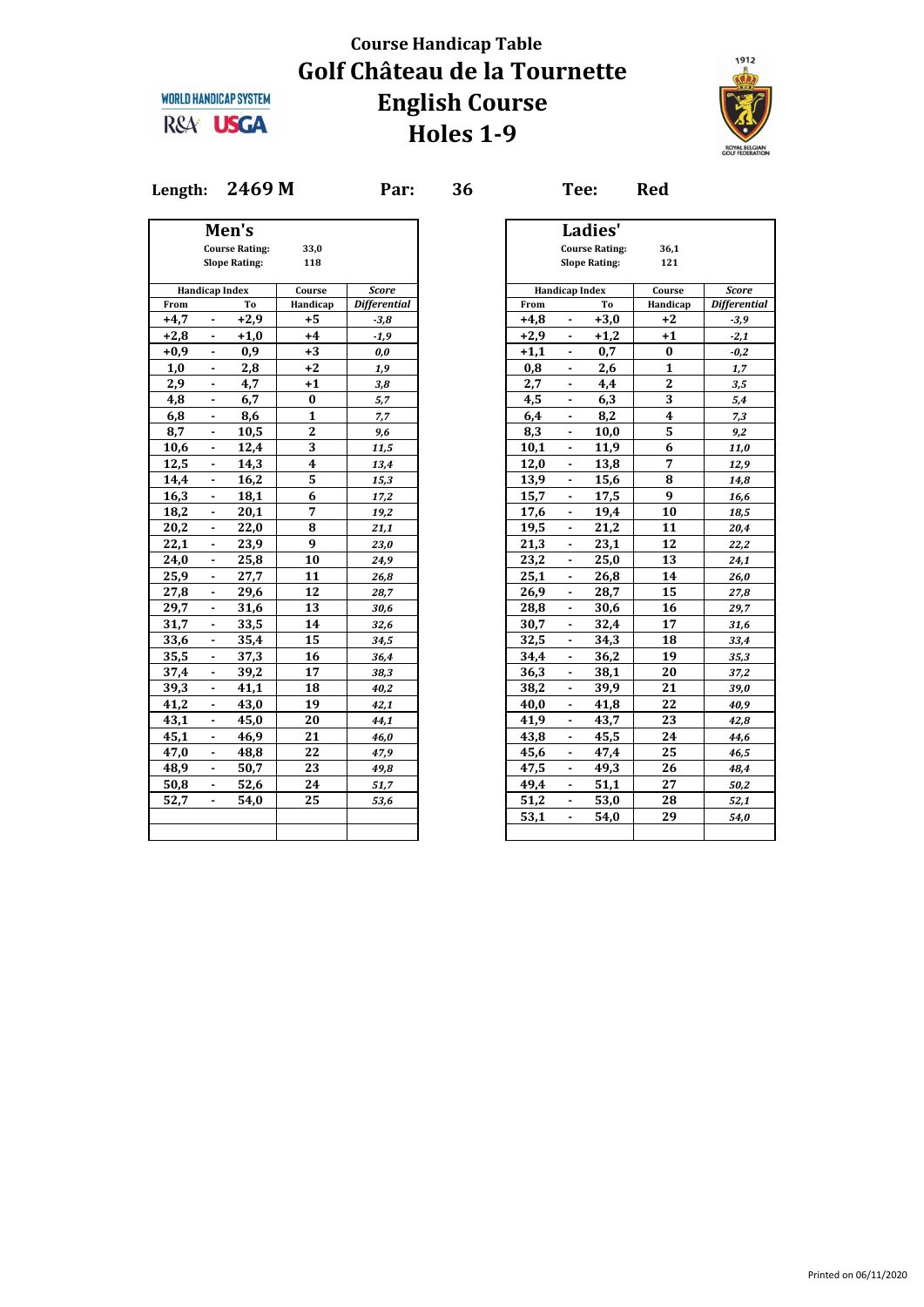

**Length: 3059 M Par: 36 Tee: White**

|        |                              | Men's<br><b>Course Rating:</b> | 36,5                    |                     |
|--------|------------------------------|--------------------------------|-------------------------|---------------------|
|        |                              | <b>Slope Rating:</b>           | 129                     |                     |
|        | <b>Handicap Index</b>        |                                | Course                  | <b>Score</b>        |
| From   |                              | To                             | Handicap                | <b>Differential</b> |
| $+5,2$ | $\blacksquare$               | $+3,6$                         | $+2$                    | $-4,4$              |
| $+3,5$ |                              | $+1,8$                         | $+1$                    | $-2,6$              |
| $+1,7$ | $\blacksquare$               | $+0,1$                         | $\bf{0}$                | $-0,9$              |
| 0,0    | $\blacksquare$               | 1,7                            | $\mathbf{1}$            | 0,9                 |
| 1,8    | $\blacksquare$               | 3,5                            | 2                       | 2,6                 |
| 3,6    | $\qquad \qquad \blacksquare$ | 5,2                            | $\overline{\mathbf{3}}$ | 4,4                 |
| 5,3    | $\blacksquare$               | 7,0                            | $\overline{\mathbf{4}}$ | 6,1                 |
| 7,1    | $\overline{\phantom{a}}$     | 8,7                            | 5                       | 7,9                 |
| 8,8    | $\blacksquare$               | 10,5                           | 6                       | 9,6                 |
| 10,6   | $\qquad \qquad \blacksquare$ | 12,2                           | 7                       | 11,4                |
| 12,3   | $\qquad \qquad \blacksquare$ | 14,0                           | 8                       | 13,1                |
| 14,1   | $\blacksquare$               | 15,7                           | 9                       | 14,9                |
| 15,8   | $\blacksquare$               | 17,5                           | 10                      | 16,6                |
| 17,6   | $\blacksquare$               | 19,2                           | 11                      | 18,4                |
| 19,3   | $\blacksquare$               | 21,0                           | 12                      | 20,1                |
| 21,1   | $\blacksquare$               | 22,7                           | 13                      | 21,9                |
| 22,8   | $\blacksquare$               | 24,5                           | 14                      | 23,7                |
| 24,6   |                              | 26,2                           | 15                      | 25,4                |
| 26,3   | ä,                           | 28,0                           | 16                      | 27,2                |
| 28,1   | $\blacksquare$               | 29,7                           | 17                      | 28,9                |
| 29,8   | $\overline{\phantom{0}}$     | 31,5                           | 18                      | 30,7                |
| 31,6   | $\blacksquare$               | 33,2                           | 19                      | 32,4                |
| 33,3   |                              | 35,0                           | 20                      | 34,2                |
| 35,1   | ä,                           | 36,7                           | 21                      | 35,9                |
| 36,8   | $\blacksquare$               | 38,5                           | 22                      | 37,7                |
| 38,6   | ۰                            | 40,2                           | 23                      | 39,4                |
| 40,3   | $\overline{\phantom{a}}$     | 42,0                           | 24                      | 41,2                |
| 42,1   |                              | 43,7                           | 25                      | 42,9                |
| 43,8   | ä,                           | 45,5                           | 26                      | 44,7                |
| 45,6   | $\blacksquare$               | 47,3                           | 27                      | 46,4                |
| 47,4   | $\blacksquare$               | 49,0                           | 28                      | 48,2                |
| 49,1   | $\overline{\phantom{a}}$     | 50,8                           | 29                      | 49,9                |
| 50,9   | $\blacksquare$               | 52,5                           | 30                      | 51,7                |
| 52,6   | $\blacksquare$               | 54,0                           | 31                      | 53,4                |
|        |                              |                                |                         |                     |
|        |                              |                                |                         |                     |

|              |                              | Men's                 |                  |                     |
|--------------|------------------------------|-----------------------|------------------|---------------------|
|              |                              | <b>Course Rating:</b> | 36,5             |                     |
|              |                              | <b>Slope Rating:</b>  | 129              |                     |
|              | <b>Handicap Index</b>        |                       | Course           | <b>Score</b>        |
| From         |                              | Tо                    | Handicap         | <b>Differential</b> |
| $+5,2$       |                              | $+3,6$                | $+2$             | $-4,4$              |
| $+3,5$       |                              | $+1,8$                | +1               | $-2,6$              |
| $+1,7$       | $\blacksquare$               | $+0,1$                | $\bf{0}$         | $-0,9$              |
| 0,0          | $\blacksquare$               | 1,7                   | 1                | 0,9                 |
| 1,8          | ٠                            | 3,5                   | $\boldsymbol{2}$ | 2,6                 |
| 3,6          |                              | 5,2                   | 3                | 4,4                 |
| 5,3          | $\blacksquare$               | 7,0                   | 4                | 6,1                 |
| 7,1          | $\blacksquare$               | 8,7                   | 5                | 7,9                 |
| 8,8          | $\blacksquare$               | 10,5                  | 6                | 9,6                 |
| 10,6         | $\blacksquare$               | 12,2                  | 7                | 11,4                |
| 12,3         | $\blacksquare$               | 14,0                  | 8                | 13,1                |
| 14, <u>1</u> | $\blacksquare$               | 15,7                  | 9                | 14,9                |
| 15,8         |                              | 17,5                  | 10               | 16,6                |
| 17,6         | $\blacksquare$               | 19,2                  | 11               | 18,4                |
| 19,3         | $\blacksquare$               | 21,0                  | 12               | 20,1                |
| 21,1         | $\overline{\phantom{a}}$     | 22,7                  | 13               | 21,9                |
| 22,8         |                              | 24,5                  | 14               | 23,7                |
| 24,6         | $\blacksquare$               | 26,2                  | 15               | 25,4                |
| 26,3         | $\blacksquare$               | 28,0                  | 16               | 27,2                |
| 28,1         | $\blacksquare$               | 29,7                  | 17               | 28,9                |
| 29,8         |                              | 31,5                  | 18               | 30,7                |
| 31,6         | $\blacksquare$               | 33,2                  | 19               | 32,4                |
| 33,3         | ٠                            | 35,0                  | 20               | 34,2                |
| 35,1         | $\blacksquare$               | 36,7                  | 21               | 35,9                |
|              |                              | 38,5                  | 22               |                     |
| 36,8         | $\blacksquare$               |                       |                  | 37,7                |
| 38,6         | $\blacksquare$               | 40,2                  | 23               | 39,4                |
| 40,3         | $\qquad \qquad \blacksquare$ | 42,0                  | 24               | 41,2                |
| 42,1         | $\blacksquare$               | 43,7                  | 25               | 42,9                |
| 43,8         | ٠                            | 45,5                  | 26               | 44,7                |
| 45,6         | $\blacksquare$               | 47,3                  | 27               | 46,4                |
| 47,4         | $\blacksquare$               | 49,0                  | 28               | 48,2                |
| 49,1         | ٠                            | 50,8                  | 29               | 49,9                |
| 50,9         | $\blacksquare$               | 52,5                  | 30               | 51,7                |
| 52,6         | $\blacksquare$               | 54,0                  | 31               | 53,4                |
|              |                              |                       |                  |                     |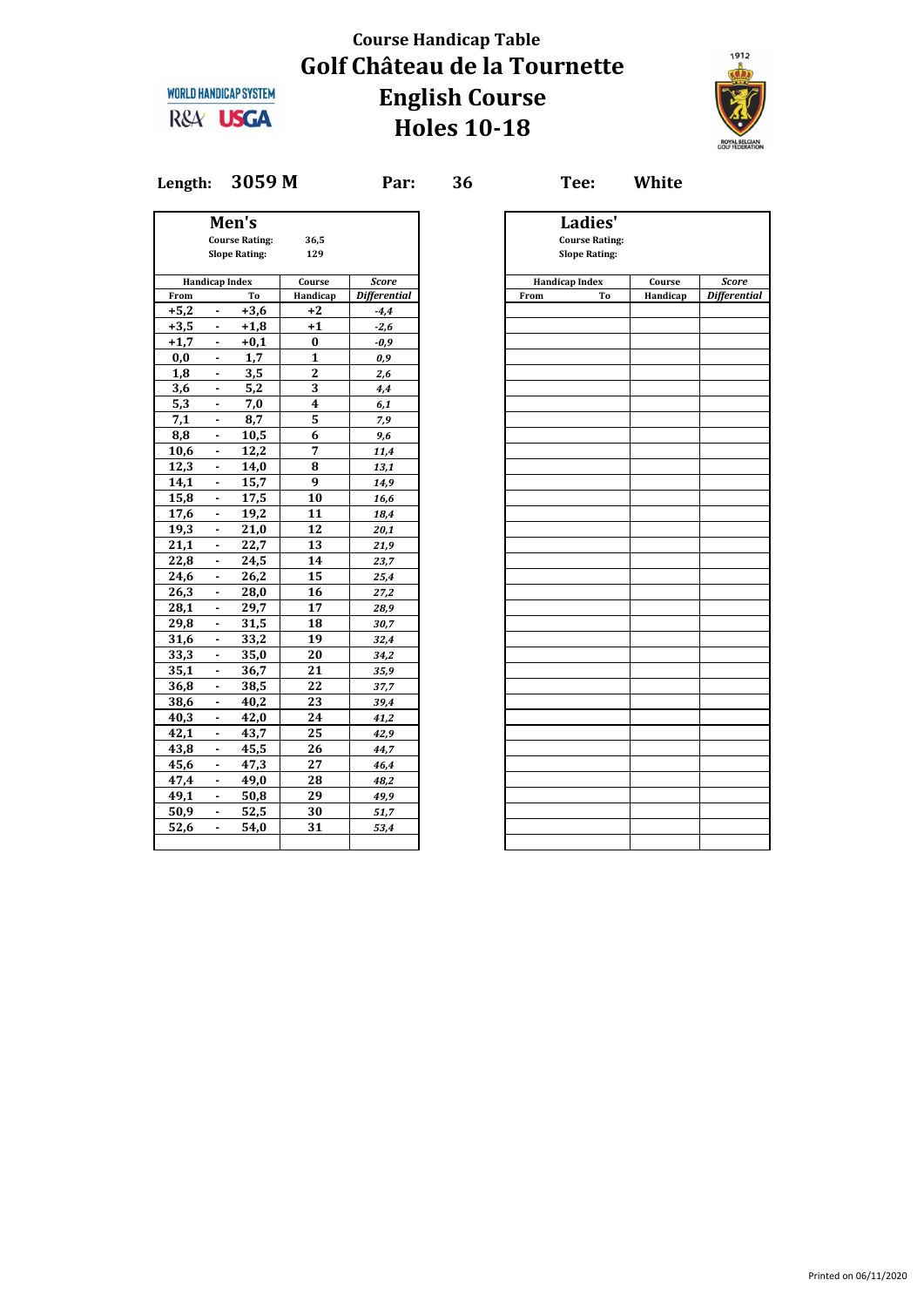

**Length: 2893 M Par: 36 Tee: Yellow**

|        |                              | Men's                 |                         |                     |
|--------|------------------------------|-----------------------|-------------------------|---------------------|
|        |                              | <b>Course Rating:</b> | 35,4                    |                     |
|        |                              | <b>Slope Rating:</b>  | 125                     |                     |
|        | <b>Handicap Index</b>        |                       | Course                  | Score               |
| From   |                              | To                    | Handicap                | <b>Differential</b> |
| $+5,2$ | $\blacksquare$               | $+3,5$                | $+3$                    | $-4,3$              |
| $+3,4$ | ä,                           | $+1,7$                | +2                      | $-2,5$              |
| +1,6   |                              | 0,1                   | +1                      | $-0,7$              |
| 0,2    | $\blacksquare$               | 1,9                   | 0                       | 1,1                 |
| 2,0    | ä,                           | 3,7                   | 1                       | 2,9                 |
| 3,8    | ä,                           | 5,6                   | $\overline{\mathbf{2}}$ | 4,7                 |
| 5,7    | $\blacksquare$               | 7,4                   | 3                       | 6,5                 |
| 7,5    | $\blacksquare$               | 9,2                   | 4                       | 8,3                 |
| 9,3    |                              | 11,0                  | 5                       | 10,1                |
| 11,1   | $\blacksquare$               | 12,8                  | 6                       | 11,9                |
| 12,9   | $\qquad \qquad \blacksquare$ | 14,6                  | 7                       | 13,7                |
| 14,7   | ٠                            | 16,4                  | 8                       | 15,5                |
| 16,5   | $\blacksquare$               | 18,2                  | 9                       | 17,4                |
| 18,3   | ٠                            | 20,0                  | 10                      | 19,2                |
| 20,1   | ٠                            | 21,8                  | 11                      | 21,0                |
| 21,9   | ä,                           | 23,6                  | 12                      | 22,8                |
| 23,7   | ٠                            | 25,4                  | 13                      | 24,6                |
| 25,5   | ٠                            | 27,3                  | 14                      | 26,4                |
| 27,4   | $\blacksquare$               | 29,1                  | 15                      | 28,2                |
| 29,2   | ٠                            | 30,9                  | 16                      | 30,0                |
| 31,0   | ٠                            | 32,7                  | 17                      | 31,8                |
| 32,8   | ä,                           | 34,5                  | 18                      | 33,6                |
| 34,6   | $\overline{\phantom{a}}$     | 36,3                  | 19                      | 35,4                |
| 36,4   | ٠                            | 38,1                  | 20                      | 37,2                |
| 38,2   | ÷,                           | 39,9                  | 21                      | 39,1                |
|        |                              |                       |                         |                     |
| 40,0   | $\blacksquare$               | 41,7                  | 22                      | 40,9                |
| 41,8   | ٠                            | 43,5                  | 23                      | 42,7                |
| 43,6   | ä,                           | 45,3                  | 24                      | 44,5                |
| 45,4   | $\blacksquare$               | 47,1                  | 25                      | 46,3                |
| 47,2   | $\blacksquare$               | 48,9                  | 26                      | 48,1                |
| 49,0   | $\blacksquare$               | 50,8                  | 27                      | 49,9                |
| 50,9   | $\blacksquare$               | 52,6                  | 28                      | 51,7                |
| 52,7   | $\blacksquare$               | 54,0                  | 29                      | 53,5                |
|        |                              |                       |                         |                     |
|        |                              |                       |                         |                     |
|        |                              |                       |                         |                     |
|        |                              |                       |                         |                     |
|        |                              |                       |                         |                     |
|        |                              |                       |                         |                     |

|        |                          | Men's                 |          |                     |        |                          | Ladies'               |          |                     |
|--------|--------------------------|-----------------------|----------|---------------------|--------|--------------------------|-----------------------|----------|---------------------|
|        |                          | <b>Course Rating:</b> | 35,4     |                     |        |                          | <b>Course Rating:</b> | 38,5     |                     |
|        |                          | <b>Slope Rating:</b>  | 125      |                     |        |                          | <b>Slope Rating:</b>  | 141      |                     |
|        |                          |                       |          |                     |        |                          |                       |          |                     |
|        | <b>Handicap Index</b>    |                       | Course   | Score               |        | <b>Handicap Index</b>    |                       | Course   | <b>Score</b>        |
| From   |                          | Тo                    | Handicap | <b>Differential</b> | From   |                          | Тo                    | Handicap | <b>Differential</b> |
| $+5,2$ | $\blacksquare$           | $+3,5$                | +3       | $-4,3$              | $+4,8$ | $\overline{\phantom{a}}$ | $+3,3$                | 0        | $-4,0$              |
| +3,4   | $\blacksquare$           | $+1,7$                | +2       | $-2,5$              | $+3,2$ | -                        | $+1,7$                | 1        | $-2,4$              |
| +1,6   | ٠                        | 0,1                   | +1       | -0,7                | $+1,6$ | ٠                        | $+0,1$                | 2        | -0,8                |
| 0,2    | $\blacksquare$           | 1,9                   | 0        | 1,1                 | 0,0    | ä,                       | 1,6                   | 3        | 0,8                 |
| 2,0    | $\overline{\phantom{a}}$ | 3,7                   | 1        | 2,9                 | 1,7    | ٠                        | 3,2                   | 4        | 2,4                 |
| 3,8    | ٠                        | 5,6                   | 2        | 4,7                 | 3,3    | ٠                        | 4,8                   | 5        | 4,0                 |
| 5,7    |                          | 7,4                   | 3        | 6,5                 | 4,9    | ٠                        | 6,4                   | 6        | 5,6                 |
| 7,5    | $\blacksquare$           | 9,2                   | 4        | 8,3                 | 6,5    | ٠                        | 8,0                   | 7        | 7,2                 |
| 9,3    | ۰                        | 11,0                  | 5        | 10,1                | 8,1    | ÷                        | 9,6                   | 8        | 8,8                 |
| 11,1   | $\blacksquare$           | 12,8                  | 6        | 11,9                | 9.7    | ä,                       | 11,2                  | 9        | 10,4                |
| 12,9   | $\blacksquare$           | 14,6                  | 7        | 13,7                | 11,3   | ä,                       | 12,8                  | 10       | 12,0                |
| 14,7   | $\blacksquare$           | 16,4                  | 8        | 15,5                | 12,9   | ۰                        | 14,4                  | 11       | 13,6                |
| 16,5   |                          | 18,2                  | 9        | 17,4                | 14,5   |                          | 16,0                  | 12       | 15,2                |
| 18,3   |                          | 20,0                  | 10       | 19,2                | 16,1   |                          | 17,6                  | 13       | 16,8                |
| 20,1   | $\blacksquare$           | 21,8                  | 11       | 21,0                | 17,7   | $\blacksquare$           | 19,2                  | 14       | 18,4                |
| 21,9   | ٠                        | 23,6                  | 12       | 22,8                | 19,3   | -                        | 20,8                  | 15       | 20,0                |
| 23,7   | ٠                        | 25,4                  | 13       | 24,6                | 20,9   |                          | 22,4                  | 16       | 21,6                |
| 25,5   | $\blacksquare$           | 27,3                  | 14       | 26,4                | 22,5   | ä,                       | 24,0                  | 17       | 23,2                |
| 27,4   | $\blacksquare$           | 29,1                  | 15       | 28,2                | 24,1   | ٠                        | 25,6                  | 18       | 24,8                |
| 29,2   | ٠                        | 30,9                  | 16       | 30,0                | 25,7   | ٠                        | 27,2                  | 19       | 26,4                |
| 31,0   | ٠                        | 32,7                  | 17       | 31,8                | 27,3   |                          | 28,8                  | 20       | 28,0                |
| 32,8   | $\blacksquare$           | 34,5                  | 18       | 33,6                | 28,9   | ٠                        | 30,4                  | 21       | 29,7                |
| 34,6   | ۰                        | 36,3                  | 19       | 35,4                | 30,5   | ۰                        | 32,0                  | 22       | 31,3                |
| 36,4   | ٠                        | 38,1                  | 20       | 37,2                | 32,1   | ٠                        | 33,6                  | 23       | 32,9                |
| 38,2   | $\blacksquare$           | 39,9                  | 21       | 39,1                | 33,7   | ä,                       | 35,2                  | 24       | 34,5                |
| 40,0   | $\blacksquare$           | 41,7                  | 22       | 40,9                | 35,3   | ٠                        | 36,8                  | 25       | 36,1                |
| 41,8   | ٠                        | 43,5                  | 23       | 42,7                | 36,9   |                          | 38,4                  | 26       | 37,7                |
| 43,6   |                          | 45,3                  | 24       | 44,5                | 38,5   |                          | 40,0                  | 27       | 39,3                |
| 45,4   | $\blacksquare$           | 47,1                  | 25       | 46,3                | 40,1   | $\blacksquare$           | 41,6                  | 28       | 40,9                |
| 47,2   | ٠                        | 48,9                  | 26       | 48,1                | 41,7   | -                        | 43,2                  | 29       | 42,5                |
| 49,0   | ٠                        | 50,8                  | 27       | 49,9                | 43,3   | ۰                        | 44,8                  | 30       | 44,1                |
| 50,9   | $\blacksquare$           | 52,6                  | 28       | 51,7                | 44,9   | ä,                       | 46,4                  | 31       | 45,7                |
| 52,7   | $\overline{\phantom{a}}$ | 54,0                  | 29       | 53,5                | 46,5   | ٠                        | 48,0                  | 32       | 47,3                |
|        |                          |                       |          |                     | 48,1   | ٠                        | 49,6                  | 33       | 48,9                |
|        |                          |                       |          |                     | 49,7   | ä,                       | 51,2                  | 34       | 50,5                |
|        |                          |                       |          |                     | 51,3   | ٠                        | 52,8                  | 35       | 52,1                |
|        |                          |                       |          |                     | 52,9   | ÷                        | 54,0                  | 36       | 53,7                |
|        |                          |                       |          |                     |        |                          |                       |          |                     |
|        |                          |                       |          |                     |        |                          |                       |          |                     |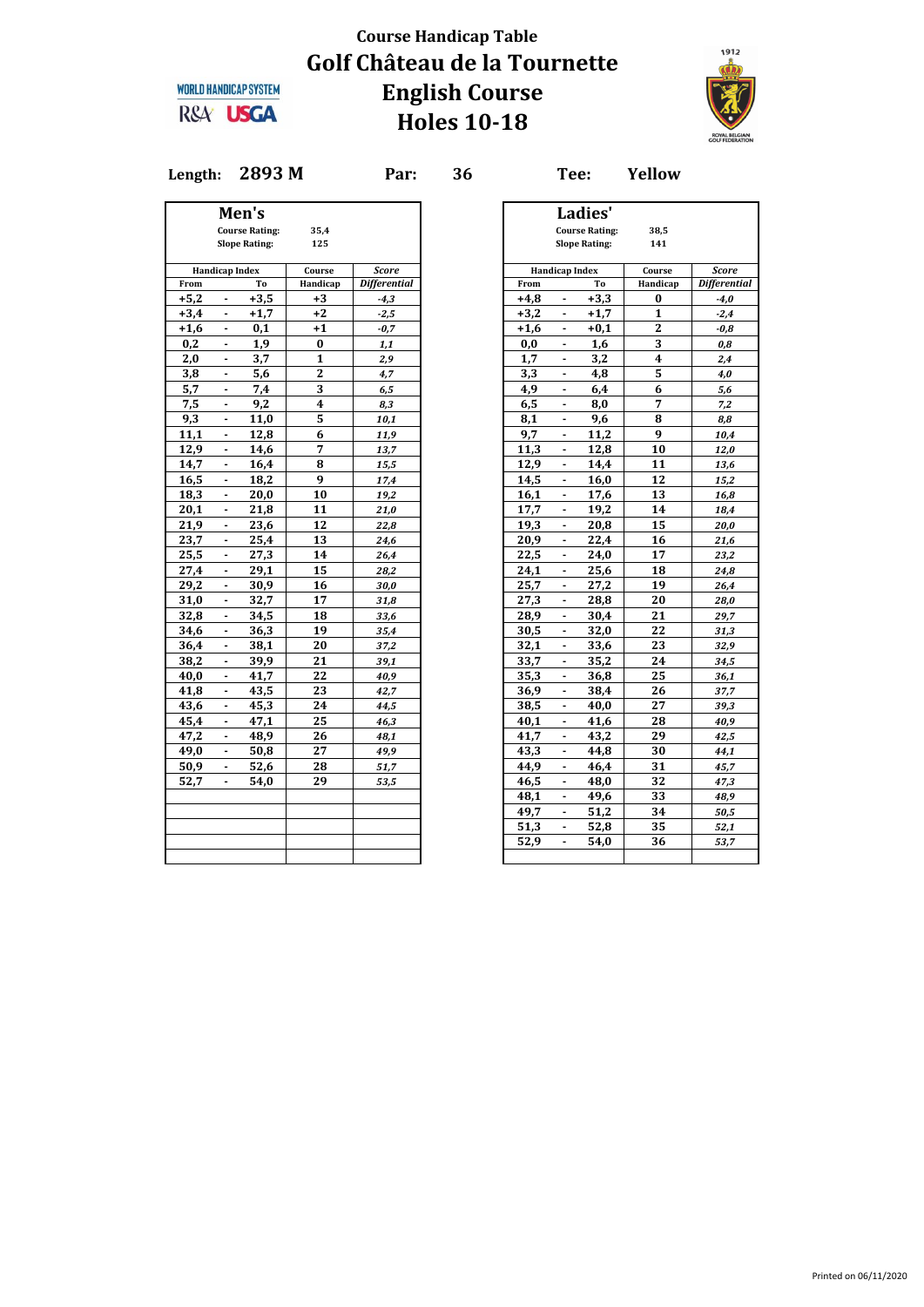

**Length: 2727 M Par: 36 Tee: Blue**

|              |                          | Men's                 |              |                     |
|--------------|--------------------------|-----------------------|--------------|---------------------|
|              |                          | <b>Course Rating:</b> | 34,6         |                     |
|              |                          | <b>Slope Rating:</b>  | 122          |                     |
|              |                          |                       |              |                     |
|              | <b>Handicap Index</b>    |                       | Course       | <b>Score</b>        |
| From         |                          | To                    | Handicap     | <b>Differential</b> |
| $+5,7$       | $\blacksquare$           | $+3,9$                | $+4$         | -4,8                |
| $+3,8$       | ٠                        | $+2,1$                | $+3$         | $-3,0$              |
| $+2,0$       | ٠                        | $+0,2$                | $+2$         | -1,1                |
| $+0,1$       | ä,                       | 1,6                   | $+1$         | 0,7                 |
| 1,7          | $\blacksquare$           | 3,5                   | $\bf{0}$     | 2,6                 |
| 3,6          | $\blacksquare$           | 5,3                   | $\mathbf{1}$ | 4,4                 |
| 5,4          |                          | 7,2                   | $\mathbf{2}$ | 6,3                 |
| 7,3          | $\blacksquare$           | 9,0                   | 3            | 8,2                 |
| 9,1          | $\blacksquare$           | 10,9                  | 4            | 10,0                |
| 11,0         | $\overline{\phantom{a}}$ | 12,7                  | 5            | 11,9                |
| 12,8         | ä,                       | 14,6                  | 6            | 13,7                |
| 14.7         | ٠                        | 16,4                  | 7            | 15,6                |
| 16,5         | $\overline{\phantom{a}}$ | 18,3                  | 8            | 17,4                |
| 18,4         | $\blacksquare$           | 20,1                  | 9            | 19,3                |
| 20,2         | $\blacksquare$           | 22,0                  | 10           | 21,1                |
| 22,1         | ٠                        | 23,8                  | 11           | 23,0                |
| 23,9         | ٠                        | 25,7                  | 12           | 24,8                |
| 25,8         |                          | 27,6                  | 13           | 26,7                |
| 27,7         | $\blacksquare$           | 29,4                  | 14           | 28,5                |
| 29,5         | ۰                        | 31,3                  | 15           | 30,4                |
| 31,4         | ٠                        | 33,1                  | 16           | 32,2                |
| 33,2         | ä,                       | 35,0                  | 17           | 34,1                |
| 35,1         | $\blacksquare$           | 36,8                  | 18           | 35,9                |
| 36,9         | $\blacksquare$           | 38,7                  | 19           | 37,8                |
| 38,8         |                          | 40,5                  | 20           | 39,6                |
| 40,6         | $\blacksquare$           | 42,4                  | 21           | 41,5                |
| 42,5         | ۰                        | 44,2                  | 22           | 43,3                |
| 44,3         | ٠                        | 46,1                  | 23           | 45,2                |
| 46,2         | $\blacksquare$           | 47,9                  | 24           | 47,1                |
| 48,0         | $\blacksquare$           | 49,8                  | 25           | 48,9                |
|              |                          | 51,6                  |              |                     |
| 49,9<br>51,7 | ۰<br>$\blacksquare$      |                       | 26<br>27     | 50,8                |
|              |                          | 53,5                  |              | 52,6                |
| 53,6         | $\blacksquare$           | 54,0                  | 28           | 54,5                |
|              |                          |                       |              |                     |
|              |                          |                       |              |                     |
|              |                          |                       |              |                     |
|              |                          |                       |              |                     |
|              |                          |                       |              |                     |

|            |                                | Men's                 |                                         |                     |        | Ladies'                              |                       |                     |
|------------|--------------------------------|-----------------------|-----------------------------------------|---------------------|--------|--------------------------------------|-----------------------|---------------------|
|            |                                | <b>Course Rating:</b> | 34,6                                    |                     |        | <b>Course Rating:</b>                | 37,5                  |                     |
|            |                                | <b>Slope Rating:</b>  | 122                                     |                     |        | <b>Slope Rating:</b>                 | 137                   |                     |
|            |                                |                       |                                         |                     |        |                                      |                       |                     |
|            | <b>Handicap Index</b>          |                       | Course                                  | Score               |        | <b>Handicap Index</b>                | Course                | <b>Score</b>        |
| From       |                                | To                    | Handicap                                | <b>Differential</b> | From   | Тo                                   | Handicap              | <b>Differential</b> |
| $+5,7$     |                                | $+3,9$                | $+4$                                    | -4,8                | $+4,9$ | $+3,3$                               | +1                    | $-4,1$              |
| $+3,8$     |                                | $+2,1$                | $+3$                                    | -3,0                | $+3,2$ | $+1,7$                               | $\bf{0}$              | $-2,5$              |
| $+2,0$     | $\blacksquare$                 | $+0,2$                | $+2$                                    | $-1,1$              | $+1,6$ | $+0,1$<br>$\overline{\phantom{a}}$   | $\mathbf{1}$          | -0,8                |
| $+0,1$     | ۰                              | 1,6                   | $+1$<br>$\bf{0}$                        | 0,7                 | 0,0    | 1,6                                  | $\boldsymbol{2}$<br>3 | 0,8                 |
| 1,7        | ٠                              | 3,5                   |                                         | 2,6                 | 1.7    | 3,2<br>٠                             |                       | 2,5                 |
| 3,6<br>5,4 |                                | 5,3                   | $\mathbf{1}$<br>$\overline{\mathbf{2}}$ | 4,4                 | 3,3    | 4,9                                  | 4<br>5                | 4,1                 |
|            | $\blacksquare$                 | 7,2                   | 3                                       | 6,3                 | 5,0    | 6,5<br>$\blacksquare$                |                       | 5,8                 |
| 7,3        | ٠                              | 9,0                   | 4                                       | 8,2                 | 6,6    | 8,2<br>$\qquad \qquad \blacksquare$  | 6<br>7                | 7,4                 |
| 9,1        | $\overline{\phantom{a}}$<br>ä, | 10,9                  | 5                                       | 10,0                | 8,3    | 9,8<br>٠<br>L,                       |                       | 9,1                 |
| 11,0       |                                | 12,7                  |                                         | 11,9                | 9,9    | 11,5                                 | 8                     | 10,7                |
| 12,8       | $\blacksquare$                 | 14,6                  | 6                                       | 13,7                | 11,6   | 13,1<br>$\overline{\phantom{a}}$     | 9                     | 12,4                |
| 14,7       | $\overline{\phantom{a}}$       | 16,4                  | 7                                       | 15,6                | 13,2   | ٠<br>14,8                            | 10                    | 14,0                |
| 16,5       | ٠                              | 18,3                  | 8                                       | 17,4                | 14,9   | 16,4                                 | 11                    | 15,7                |
| 18,4       | $\overline{\phantom{a}}$       | 20,1                  | 9                                       | 19,3                | 16,5   | ä,<br>18,1                           | 12                    | 17,3                |
| 20,2       | $\blacksquare$                 | 22,0                  | 10                                      | 21,1                | 18,2   | 19,7<br>$\blacksquare$               | 13                    | 19,0                |
| 22,1       | $\blacksquare$                 | 23,8                  | 11                                      | 23,0                | 19,8   | 21,4<br>$\qquad \qquad \blacksquare$ | 14                    | 20,6                |
| 23,9       | ٠                              | 25,7                  | 12                                      | 24,8                | 21,5   | 23,0                                 | 15                    | 22,3                |
| 25,8       | $\blacksquare$                 | 27,6                  | 13                                      | 26,7                | 23,1   | ä,<br>24,7                           | 16                    | 23,9                |
| 27,7       | $\blacksquare$                 | 29,4                  | 14                                      | 28,5                | 24,8   | 26,3<br>$\overline{\phantom{a}}$     | 17                    | 25,6                |
| 29,5       | $\overline{\phantom{a}}$       | 31,3                  | 15                                      | 30,4                | 26,4   | 28,0<br>٠                            | 18                    | 27,2                |
| 31,4       | ٠                              | 33,1                  | 16                                      | 32,2                | 28,1   | 29,6<br>ä,                           | 19                    | 28,9                |
| 33,2       | $\overline{\phantom{a}}$       | 35,0                  | 17                                      | 34,1                | 29,7   | 31,3<br>ä,                           | 20                    | 30,5                |
| 35,1       | $\blacksquare$                 | 36,8                  | 18                                      | 35,9                | 31,4   | 32,9<br>$\overline{\phantom{a}}$     | 21                    | 32,2                |
| 36,9       | $\blacksquare$                 | 38,7                  | 19                                      | 37,8                | 33,0   | 34,6<br>٠                            | 22                    | 33,8                |
| 38,8       | ä,                             | 40,5                  | 20                                      | 39,6                | 34,7   | 36,2<br>ä,                           | 23                    | 35,5                |
| 40,6       | $\blacksquare$                 | 42,4                  | 21                                      | 41,5                | 36,3   | 37,9<br>ä,                           | 24                    | 37,1                |
| 42,5       | $\blacksquare$                 | 44,2                  | 22                                      | 43,3                | 38,0   | 39,5<br>$\blacksquare$               | 25                    | 38,8                |
| 44,3       | ä,                             | 46,1                  | 23                                      | 45,2                | 39,6   | 41,2<br>٠                            | 26                    | 40,4                |
| 46,2       | ٠                              | 47,9                  | 24                                      | 47,1                | 41,3   | 42,8<br>ä,                           | 27                    | 42,1                |
| 48,0       | $\mathbf{r}$                   | 49,8                  | 25                                      | 48,9                | 42,9   | ä,<br>44,5                           | 28                    | 43,7                |
| 49,9       | $\blacksquare$                 | 51,6                  | 26                                      | 50,8                | 44,6   | 46,1<br>$\overline{\phantom{a}}$     | 29                    | 45,4                |
| 51,7       | $\overline{\phantom{a}}$       | 53,5                  | 27                                      | 52,6                | 46,2   | 47,8<br>٠                            | 30                    | 47,0                |
| 53,6       |                                | 54,0                  | 28                                      | 54,5                | 47,9   | 49,4<br>$\blacksquare$               | 31                    | 48,7                |
|            |                                |                       |                                         |                     | 49,5   | ä,<br>51,1                           | 32                    | 50,3                |
|            |                                |                       |                                         |                     | 51,2   | 52,7<br>$\overline{\phantom{a}}$     | 33                    | 52,0                |
|            |                                |                       |                                         |                     | 52,8   | ä,<br>54,0                           | 34                    | 53,6                |
|            |                                |                       |                                         |                     |        |                                      |                       |                     |